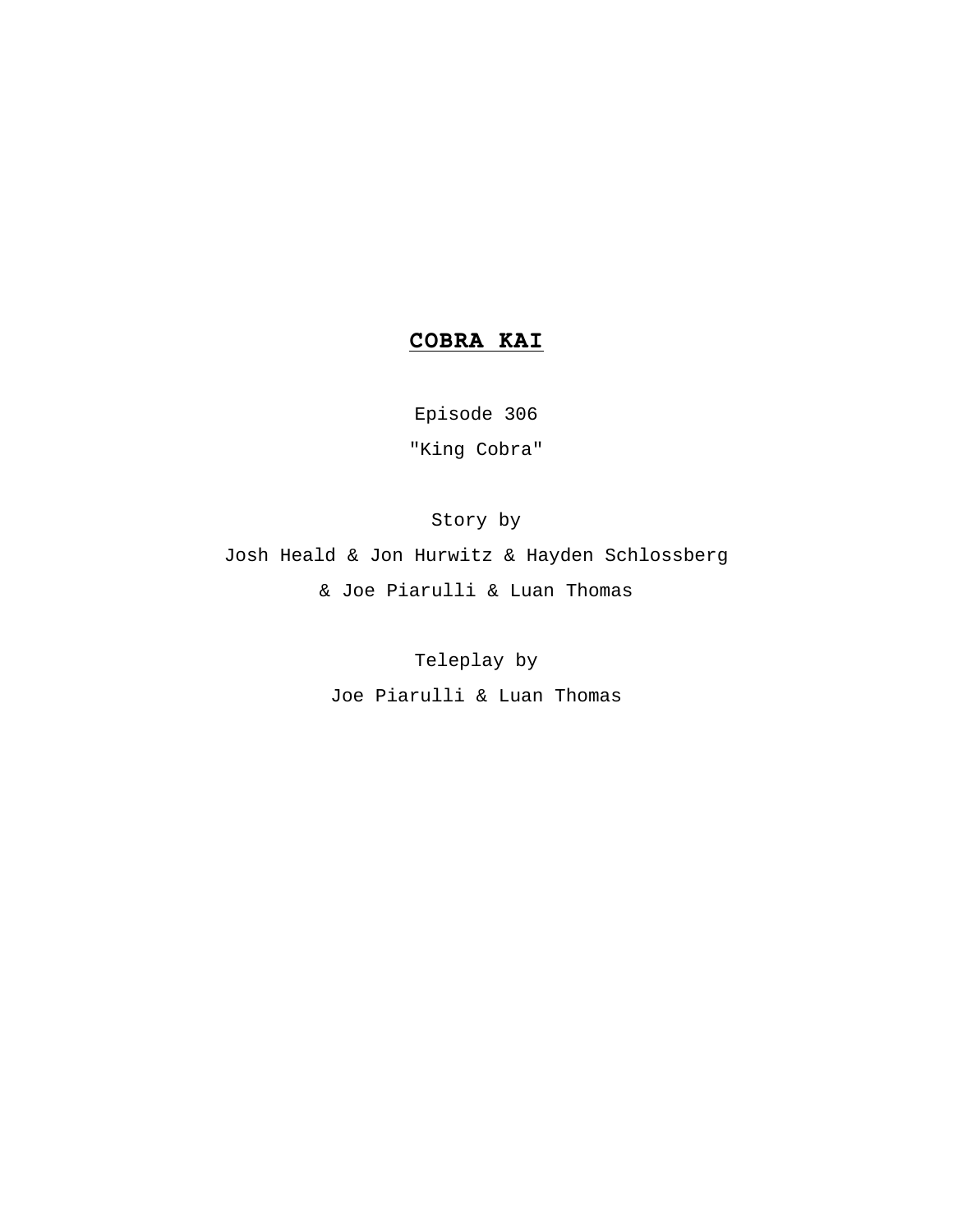## SERGEANT (V.O.) Mail call! Santa's here, fellas!

FADE IN:

1 EXT. FORWARD OPERATING BASE - VIETNAM - 1968 1

Soldiers exit a huddle, holding mail. YOUNG KREESE opens a letter. Tagging along is PONYTAIL (a young Terry Silver?).

Young Kreese takes a photo of Betsy (his love interest from episode 302) out of the envelope. Ponytail grabs it away.

> PONYTAIL Ohhh, Johnny, Johnny. Man, you weren't kidding. She's a beaut!

> YOUNG KREESE Alright, alright. Give it back.

PONYTAIL Twig! Come look at this.

TWIG (17, gangly, carrying a care package) jogs over.

TWIG Do ya have to call me that?

PONYTAIL Maybe get some muscle on those sad little tree branches and we'll talk.

YOUNG KREESE He's got a point, Twig.

**TWIG** (re: picture) Wow, who's that?

PONYTAIL Johnny's girl back home. Smell that perfume, huh? That's the smell of America. (to Kreese) Tell her to send one for me, would ya?

YOUNG KREESE In your dreams, pal.

Kreese takes the photo back as the SERGEANT approaches.

SERGEANT

Kreese!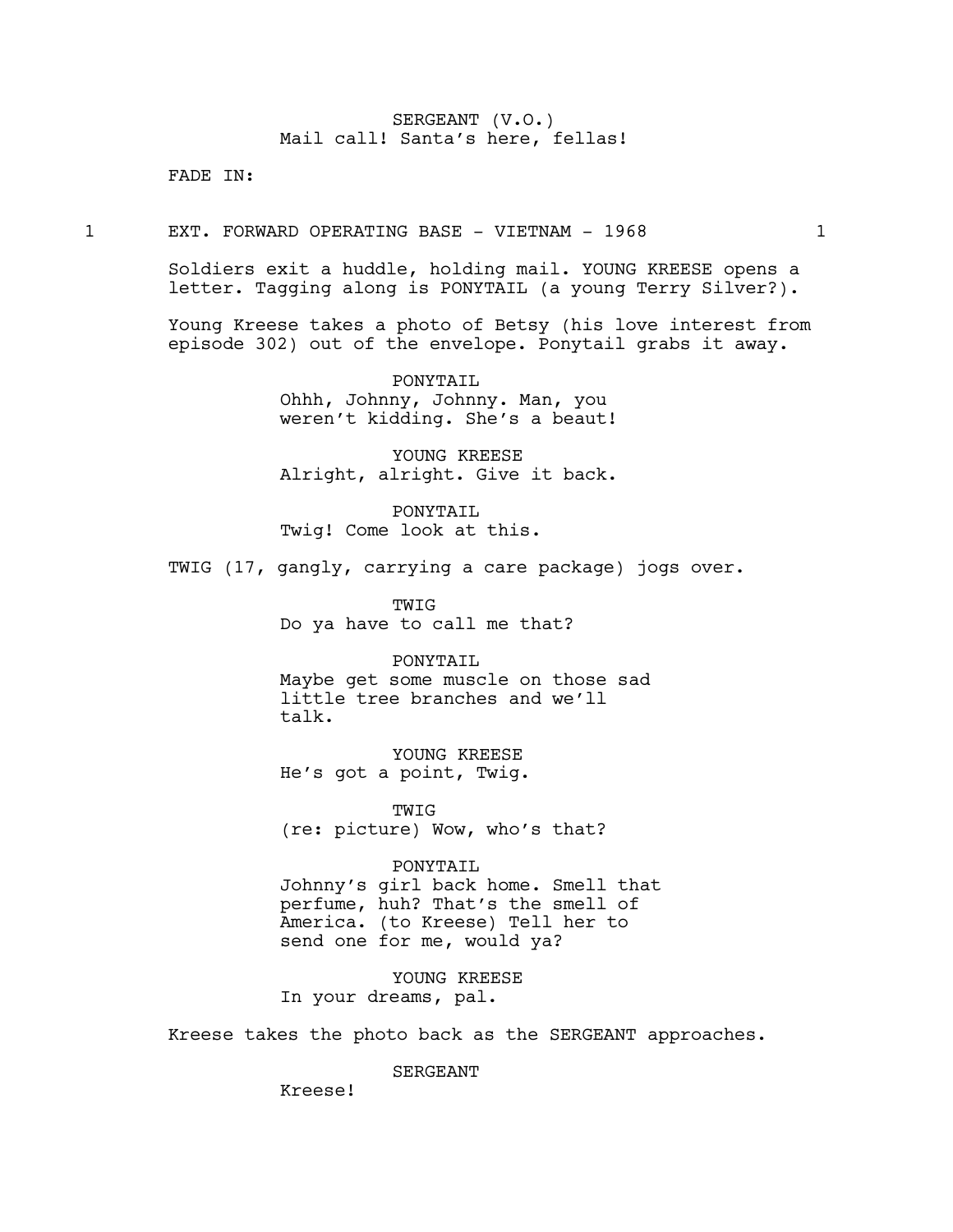## YOUNG KREESE Yes, Sergeant?

SERGEANT Command tent. Some Captain in there asking for you.

## 2 EXT. COMMAND TENT - MOMENTS LATER 2

Young Kreese walks towards a command tent. Two GRUNTS stand guard. With every step closer, a POUNDING NOISE can be heard.

> CAPTAIN TURNER (O.S.) AI-KYO! AI-KYO!

The grunts stop Kreese, then nod away from the tent entrance. Instead of going inside, Young Kreese walks around the command tent, to an OUTDOOR OCTAGON HOVEL, SURROUNDED BY BAMBOO FENCING. Kreese treads lightly, following the sounds to get his first look at a force of nature in a special forces uniform (including the iconic green beret): CAPTAIN PATRICK TURNER.

Turner decimates a BAMBOO-CONSTRUCTED TRAINING DUMMY with a combo of Cobra Kai-esque strikes - including a blinding downward punch Kreese will eventually add to his own arsenal.

YOUNG KREESE

Captain.

Turner stops and towels off.

CAPTAIN TURNER

So you're Kreese? Your C.O. tells me you're a go-getter. Volunteering to walk point, joining ambush teams. You got a deathwish, kid?

YOUNG KREESE Not wishing for it, just not afraid of it. Some people can't tell the difference, sir.

CAPTAIN TURNER Heard you made quite an impression at Fort Bragg too.

YOUNG KREESE I like to think so.

CAPTAIN TURNER I didn't say it was a good impression.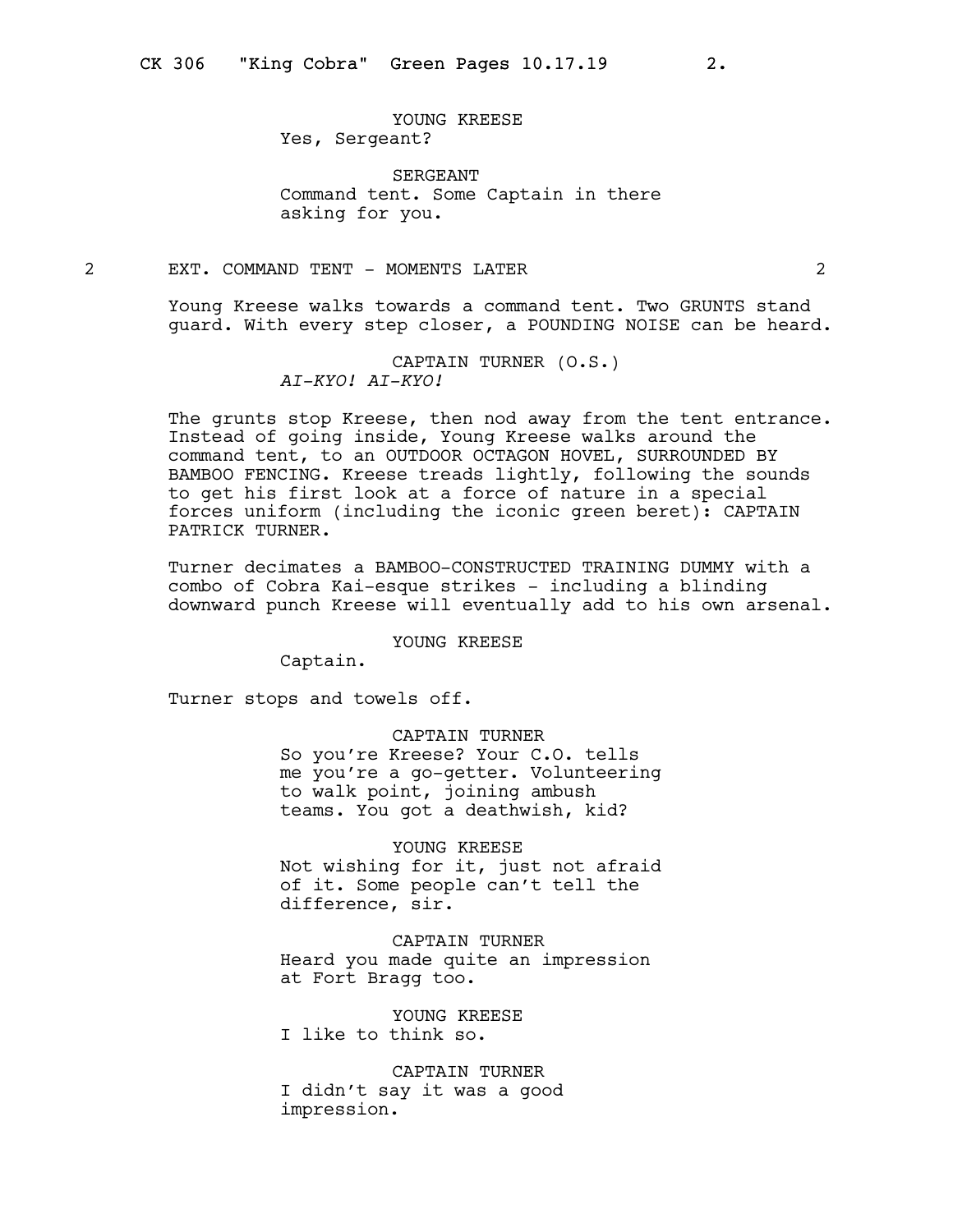Captain Turner lights a cigar.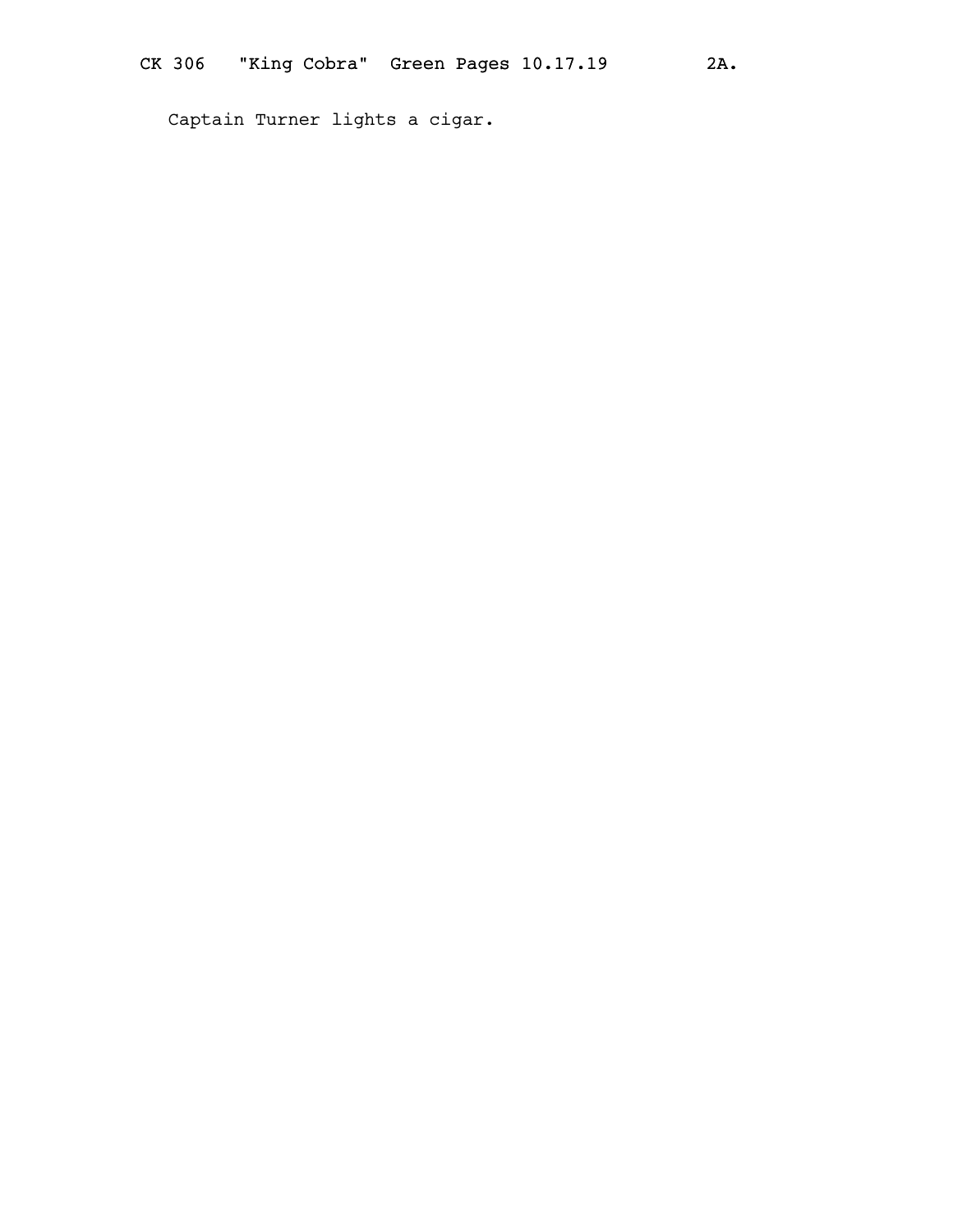YOUNG KREESE I had a little hiccup with the Qcourse and Saigon dumped me here.

CAPTAIN TURNER

To do what?

YOUNG KREESE CIDG mostly. We're training the villagers to defend themselves--

CAPTAIN TURNER Waste of time. But waste is kind of the M.O. 'round here. You know how many men we got in this hellhole?

YOUNG KREESE In 'Nam? Probably half a million.

## CAPTAIN TURNER

(nods) More Americans here than in Denver. And you know what? Most of 'em don't make a bit of difference. But you. You can make a difference.

YOUNG KREESE That's why I'm here, sir. To defend my country. Be a hero.

Captain Turner takes a contemplative drag of his cigar and exhales. He smiles. This is the guy he's been looking for.

CAPTAIN TURNER

Good. I'm forming a team. We'll operate out of CCN. Direct action missions into North Vietnam. No more babysitting. This is the real war.

Young Kreese looks ready to take on the challenge.

CAPTAIN TURNER We'll go sterile into triple canopy jungle. No IDs, no insignias. Team will be you, me, and a few specialists.

YOUNG KREESE I know a couple guys, sir.

Kreese looks across the field to see Ponytail and Twig eavesdropping.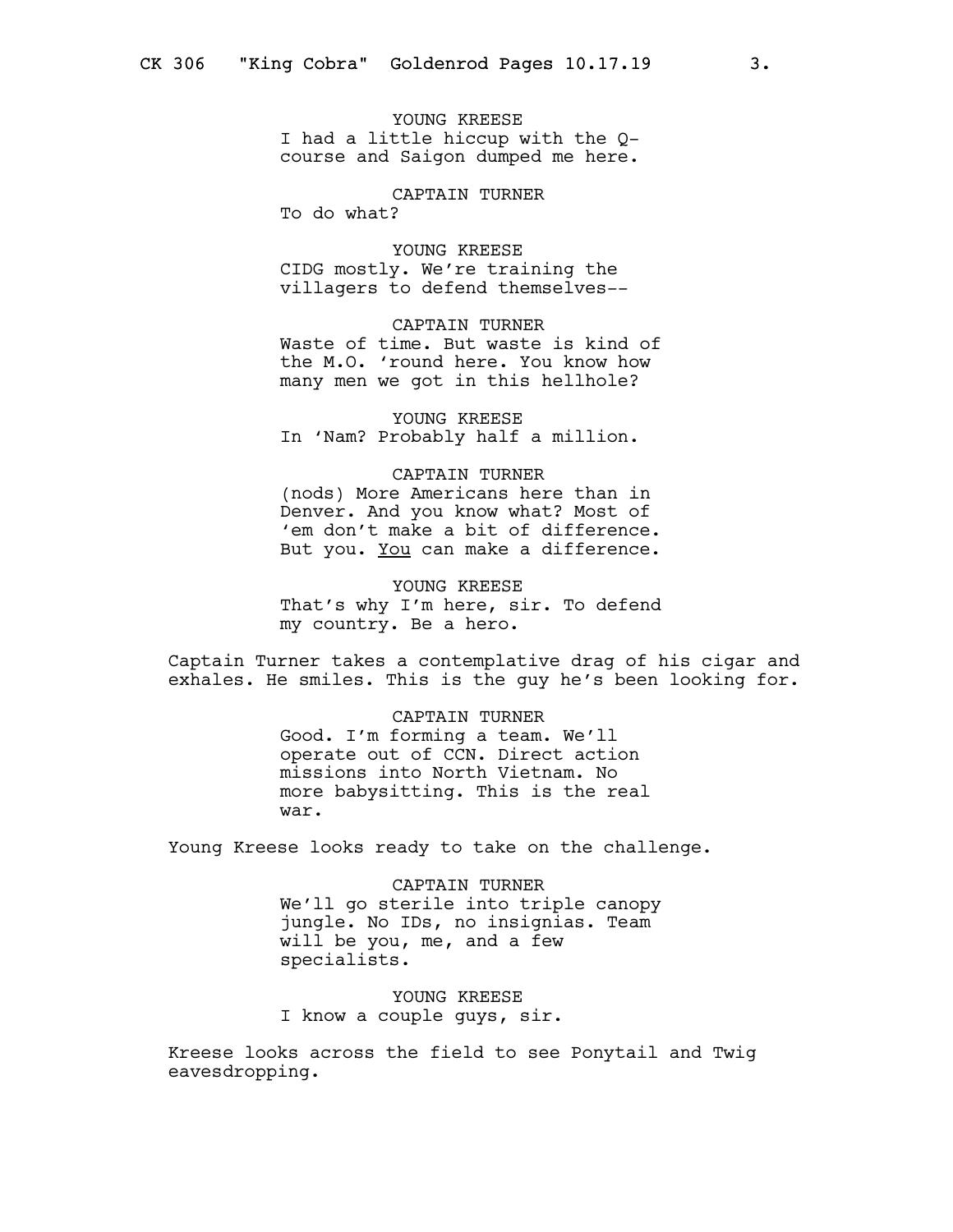## CAPTAIN TURNER

I'll train you myself. Guerrilla tactics, demolitions, hand-to-hand combat.

## YOUNG KREESE

What kind of hand-to-hand are we talking about, sir?

## CAPTAIN TURNER

If you want to defeat your enemy, you have to learn to fight like them. I learned Tang Soo Do during the Korean war from Master Kim Sun-Yung. You'll learn the same, along with techniques from the Buddah Kai and a few other things I've picked up in the eastern theater. If you can handle it.

### YOUNG KREESE

Goddamn right I can. (catching himself) Sir.

## CAPTAIN TURNER You make it through, you'll get

your beret, a few scars, maybe a battlefield commission to boot.

## YOUNG KREESE And if I don't make it through?

#### CAPTAIN TURNER

You'll show up on some MIA list in thirty years when all this shit gets declassified. (then) I'm asking you to become more than a soldier, understand? If we're gonna do this, we need the absolute best--

## 3 INT. WEIGHT ROOM - PRESENT DAY - DAY 3

As Turner's recruitment speech continues in V.O., we find present day Kreese watching a group of football players work out. A LINEMAN (BRUCKS from season one) lifts weights on a bench press. After a particularly challenging set, he sets the heavy weights back and jumps up to celebrate - it's his personal best.

> CAPTAIN TURNER (V.O.) We need strength.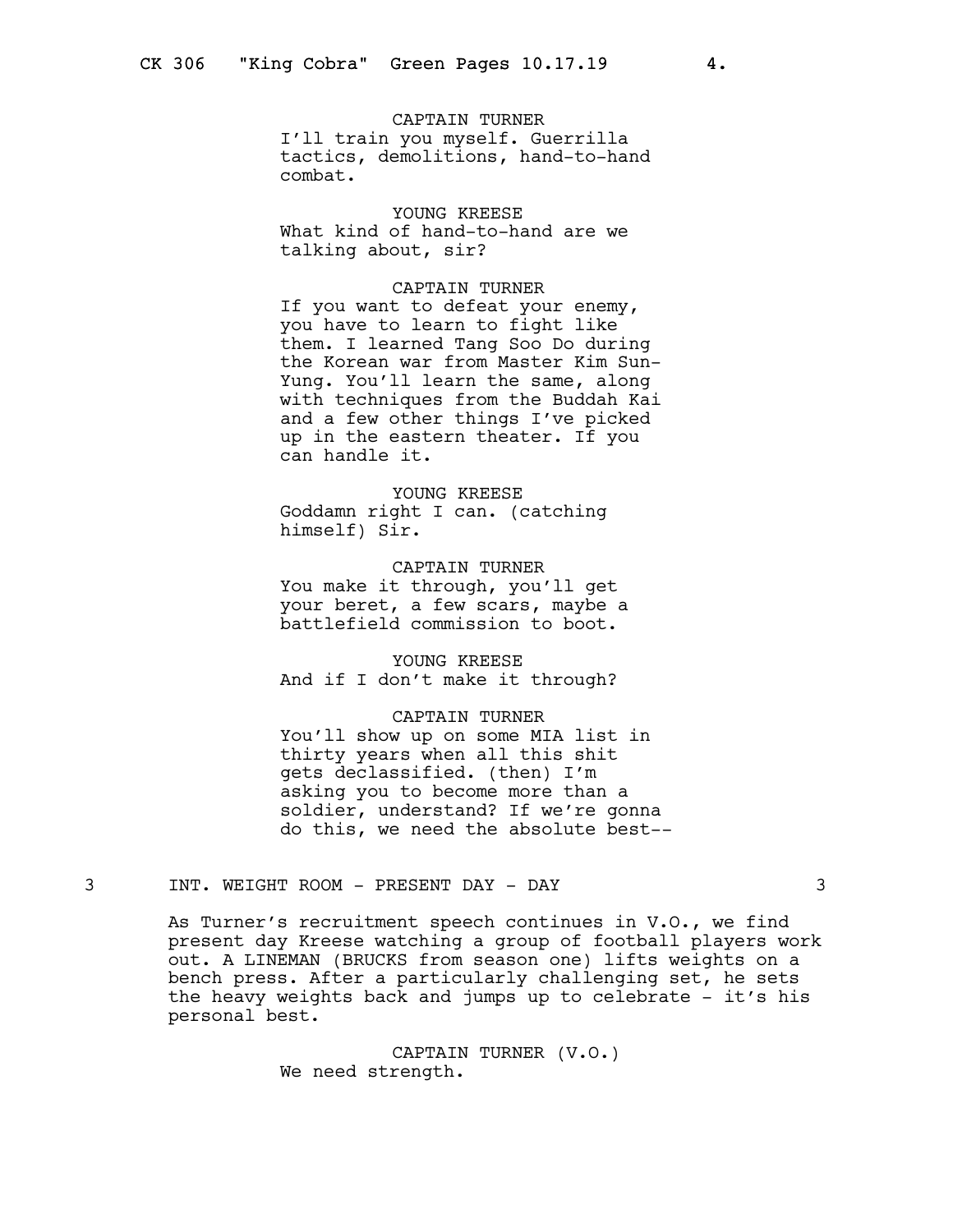## 4 INT. BASKETBALL COURT - DAY 4

Kreese watches as an aggressive girl (SARAH) pulls down a rebound and starts throwing elbows to secure it.

> CAPTAIN TURNER (V.O.) We need determination.

## 5 INT. WRESTLING GYM - DAY 5

Kreese watches a WRESTLER in headgear pin an opponent. He continues twisting the opponent's arm after the tap.

> CAPTAIN TURNER (V.O.) We need brutality.

The wrestler removes his headgear. It's KYLER, West Valley's former top bully who we last saw back in season one.

> CAPTAIN TURNER (V.O.) All you have to do is say "yes" and I will mold you into the ultimate weapon.

Present-day Kreese now stands across from an intrigued Kyler and finishes the recruiting speech Turner gave him all those years ago...

## KREESE So. Are you in or not?

ON THE REVERSE SHOT: We're back in Vietnam and it's Young Kreese who looks up to answer the question.

#### YOUNG KREESE

All in, sir!

Captain Turner smiles. As a 50-50 SHOT shows Young Kreese and Turner looking at each other--

## SUPER: COBRA KAI

#### 6 INT. JOHNNY'S APARTMENT - MORNING 6

Johnny sits in front of his laptop. In Johnny's V.O. we hear Ali's Facebook message as Johnny explores her page.

> JOHNNY (V.O.) "Hey Johnny, it really has been a long time. I don't even want to think about how many years it's been.

(MORE)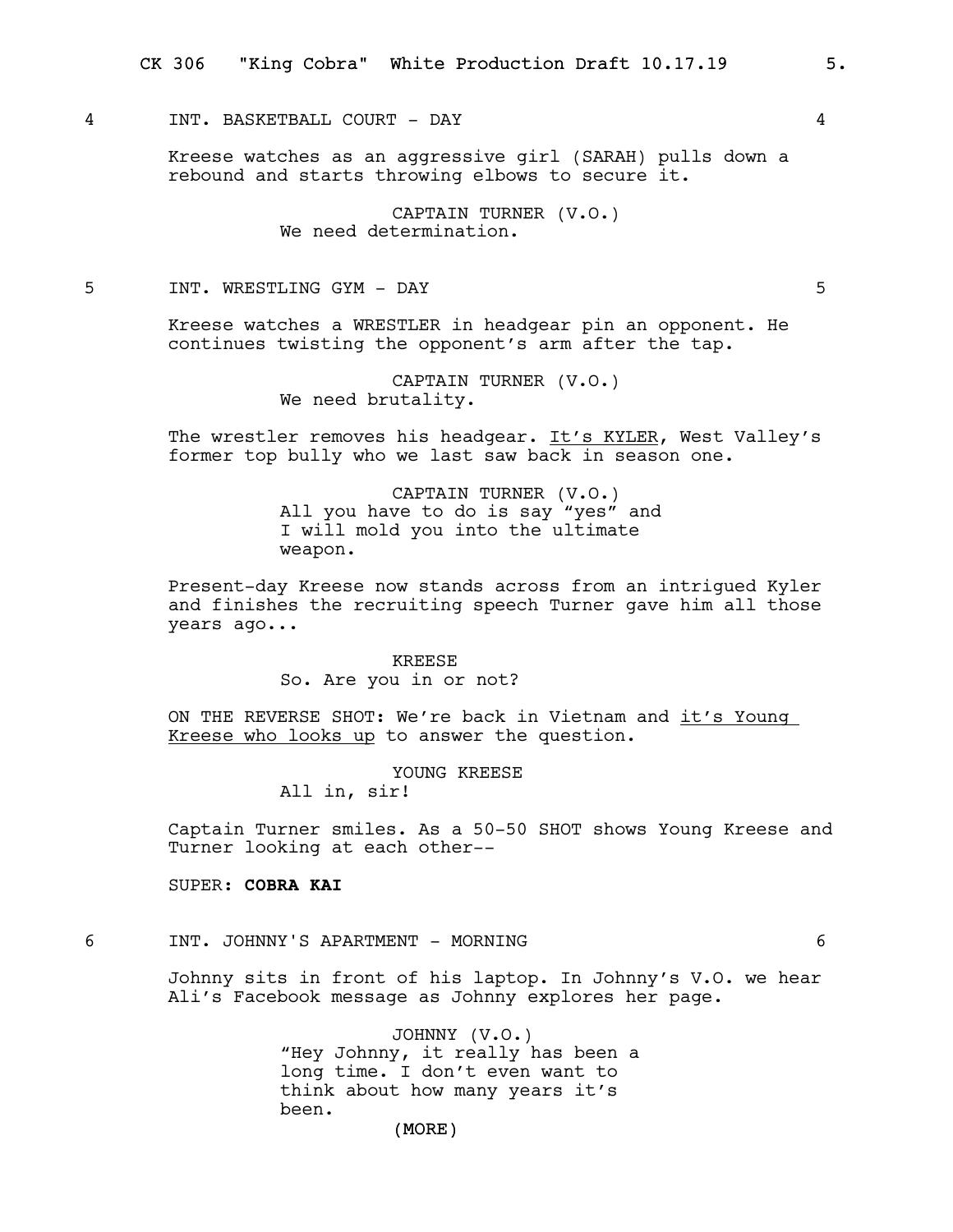JOHNNY (V.O.) (CONT'D) But I'm still glad we went to high school in the 80s. No question we had the best music..."

Johnny smiles.

## JOHNNY

Hell yeah.

PHOTOS: Ali playing golf; drinking wine at sunset; at a podium for a medical convention; with her dogs (we saw on her profile pic in 208); posing with her pediatric team.

> JOHNNY (V.O.) "Life has taken me in all kinds of directions since then. I've been blessed with my family and career. And I can probably still kick your ass in pinball."

Johnny lands on a Throwback Thursday post. It's Ali as he remembers her from 1984. A yearbook photo to go along with a photo of her and her friends on the beach.

> JOHNNY (V.O.) "It's crazy how things change. I remember when we used to see each other every day. Now I don't even know the first thing about you. Who are you now?"

Johnny clicks "like" on the photo, then hits "messages." We see the end of Ali's message...

> JOHNNY (V.O.) "Your profile is pretty bare. What are you up to these days? - Ali."

The message is punctuated by a smiley face emoji. Johnny clicks "reply." The text cursor blinks. His index fingers hover above the keys. He re-reads: "What are you up to these days?" Johnny doesn't know how to answer that.

7 INT. LARUSSO RESIDENCE - FRONT SITTING ROOM - MORNING 7

Daniel, fresh off the high of his Okinawa trip, enters and sets down his suitcase.

> DANIEL I'm home! The conquering hero has returned!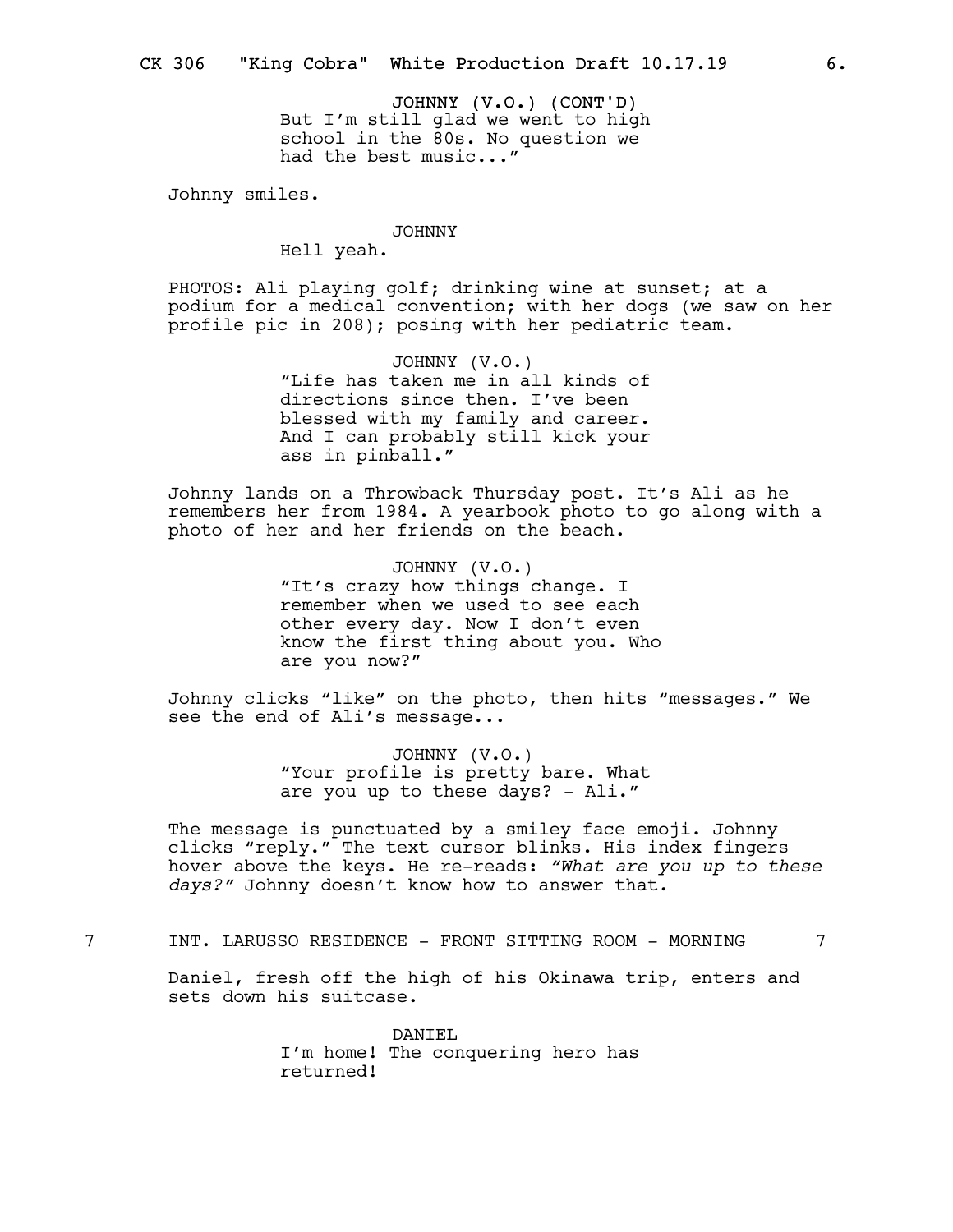He unzips the suitcase and starts taking out gifts. Amanda arrives and tries to put on a smile.

> DANIEL Wait until you hear what happened over there. It was truly amazing.

He kisses Amanda and starts holding up the gifts.

DANIEL

And I come bearing gifts! I got this randoseru bag for Sam, these crazy Kit-Kats for Anthony. Soy sauce as a Kit-Kat flavor. It shouldn't work, but it does. Oh, and I was thinking next weekend we could go up to wine country. Just you and me. (calling upstairs) Guys, come down!

But then Daniel notices the look on Amanda's face.

DANIEL Don't worry, I got stuff for you too...

AMANDA The kids are at your mother's.

DANIEL (confused) My mother's? Why? (reading her face, concerned) What happened?

Amanda takes a deep breath and says the last thing Daniel expects to hear:

AMANDA

John Kreese.

Daniel's face goes pale.

8 INT. COBRA KAI DOJO - MORNING 8

CLOSE ON: The LIVE COBRA in its tank. REVEAL the Cobra Kais warming up on the mat.

Hawk is stretching, listening to Mitch telling the other Cobras about the Golf N Stuff fight.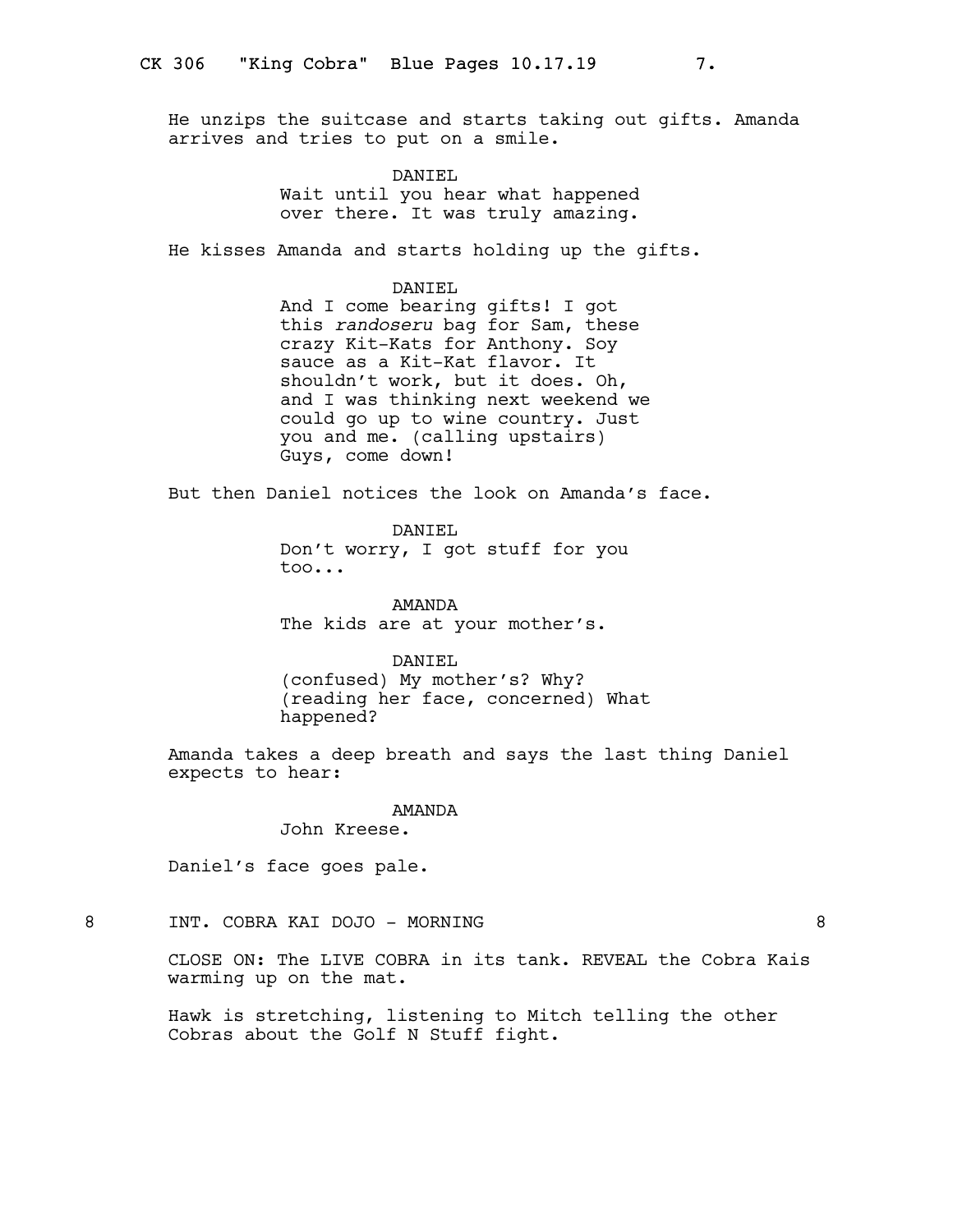MITCH ... And then Hawk got that Miyagi-Do beta in an armbar like Chris Jericho. *CCChhhhh*!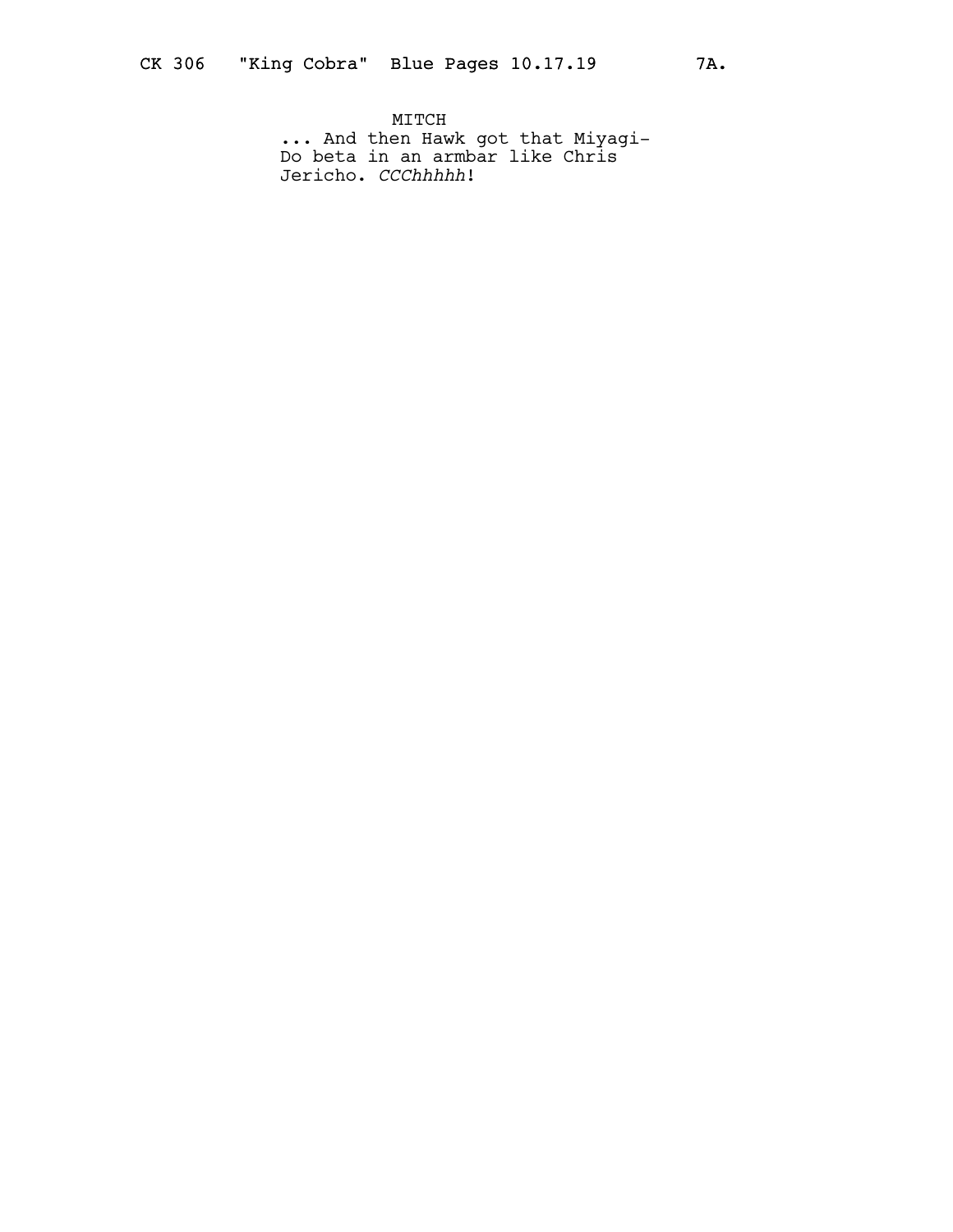Mitch mimes the arm breaking. Hawk winces to himself.

MITCH Cold blooded. No mercy.

A couple Cobras pass by, patting Hawk on the back. Next to Hawk, Tory stretches.

> TORY You know, I wasn't sure you were actually gonna do it.

HAWK (conflicted, but covers) They deserved it. For what they did to Miguel.

Tory instinctively looks down at the mention of Miguel's name. Hawk notices.

> HAWK You still haven't seen him yet, have you?

**TORY** I don't want to talk about it.

Hawk shakes his head. Just then--

The door to the dojo opens. Hawk's face drops as Kyler marches in, followed by his buddy BRUCKS and six other high school athletes, including Sarah. Hawk stares at Kyler and FLASHES BACK TO:

9 INT. WEST VALLEY HIGH - LIBRARY - FLASHBACK 9

Footage from episode 104 -- Kyler grabs Eli's face in the library, pointing to his lip. Brucks encourages him.

> KYLER Look at this freak! Shit. What kind of girl would ever kiss this shit?

10 INT. COBRA KAI DOJO - PRESENT DAY - CONTINUOUS 10

Kreese smiles and motions to Kyler and company.

KREESE

Class! Welcome our new students!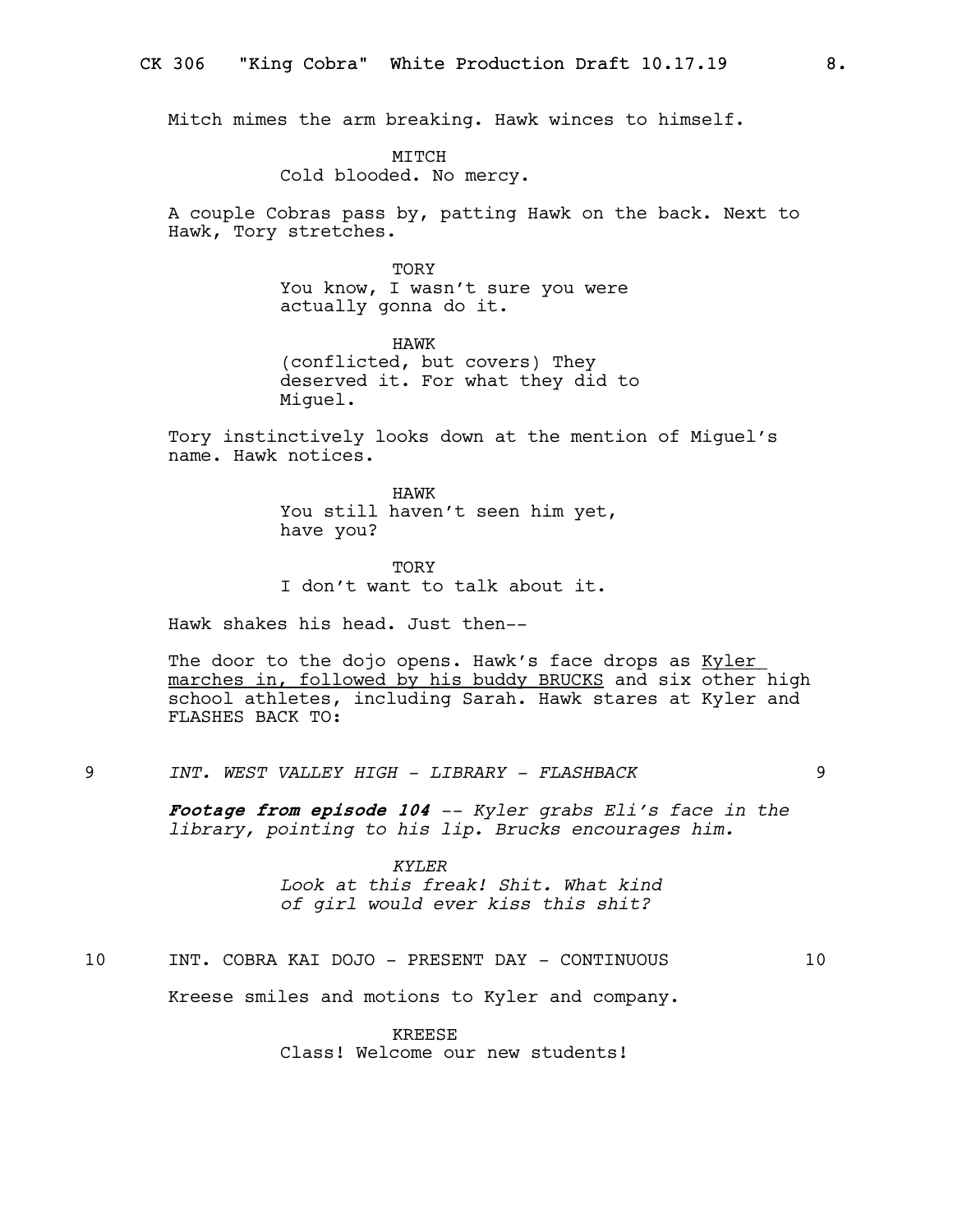Kyler and Brucks look over at Hawk. Hawk's old Eli insecurity rushes back in. Mitch, on the other hand, is excited to haze them.

> MITCH I'm gonna call you chode-nose and taintbreath.

KYLER (threatening) What did you just say to me?

Mitch, put in his place, completely changes his tune.

MITCH

Oh. N-Nothing, it's... just a thing we do sometimes. Welcome. Welcome aboard.

Hawk approaches Kreese and speaks quietly...

HAWK

Sensei, I'm not sure these new students are Cobra Kai material.

KREESE Weren't you the one saying we should be getting new recruits?

HAWK Yeah, but I know some of these kids. They're, uh--

KREESE Natural athletes. Which is exactly what our dojo has been missing.

Kreese turns his attention back to the full class.

KREESE

EVERYONE-- FALL IN!

Hawk reluctantly takes his place in formation with the other current students. Kyler, Brucks, and the other athletes stand just off the mat, watching.

> KREESE Joining Cobra Kai is a privilege. Not a gift. Which is why our recruits must earn their spot in this dojo. Prepare yourselves for combat. Only the strong will survive.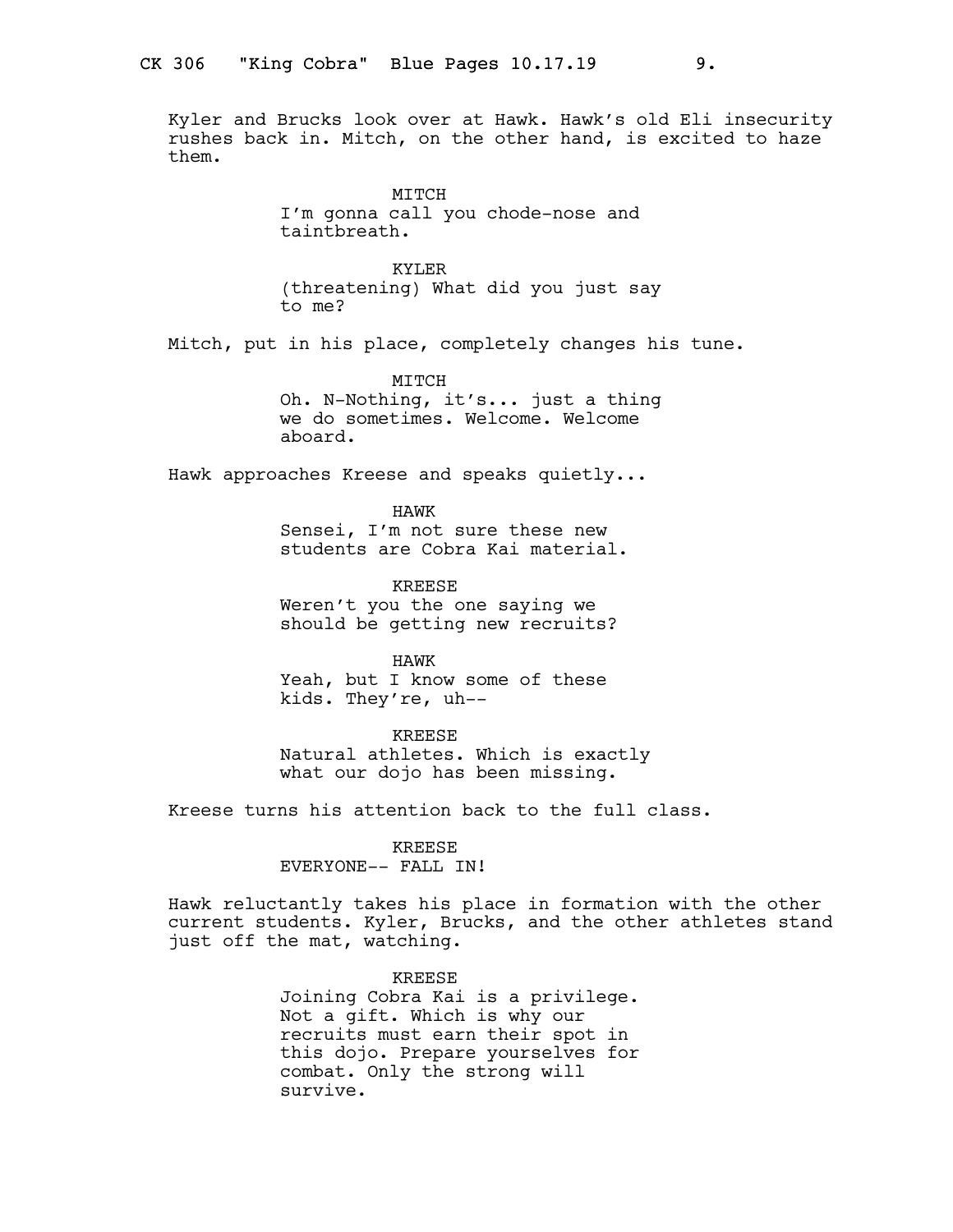Kyler nods, sizing up the room and feeling super confident. Hawk doesn't look happy about this new development.

## 11 INT. JOHNNY'S APARTMENT - MORNING 11 21

CLOSE ON: a taut rope. Camera tilts down to reveal Johnny holding it. He looks impatient.

> JOHNNY You ready or what?

CLOSE ON: Miguel.

MIGUEL I hate this. It's ridiculous.

JOHNNY What's ridiculous about it?

REVEAL: Miguel wearing a large harness. It's attached to a MAKESHIFT PULLEY SYSTEM in Johnny's apartment. Johnny holds the rope taut, supporting Miguel as he tries to stand.

> MIGUEL I look like a giant baby.

JOHNNY The way you're whining and not walking, you might as well be a baby.

MIGUEL Isn't there some... more badass way to do this?

JOHNNY You think tapping your foot at a concert makes you ready for badass training? Your legs are still pussies. Now are you ready to stand?

Miguel sighs and nods.

JOHNNY OK. 1...2...3... Go!

Johnny slacks the rope and Miguel collapses.

JOHNNY Alright, better fall that time. Take five.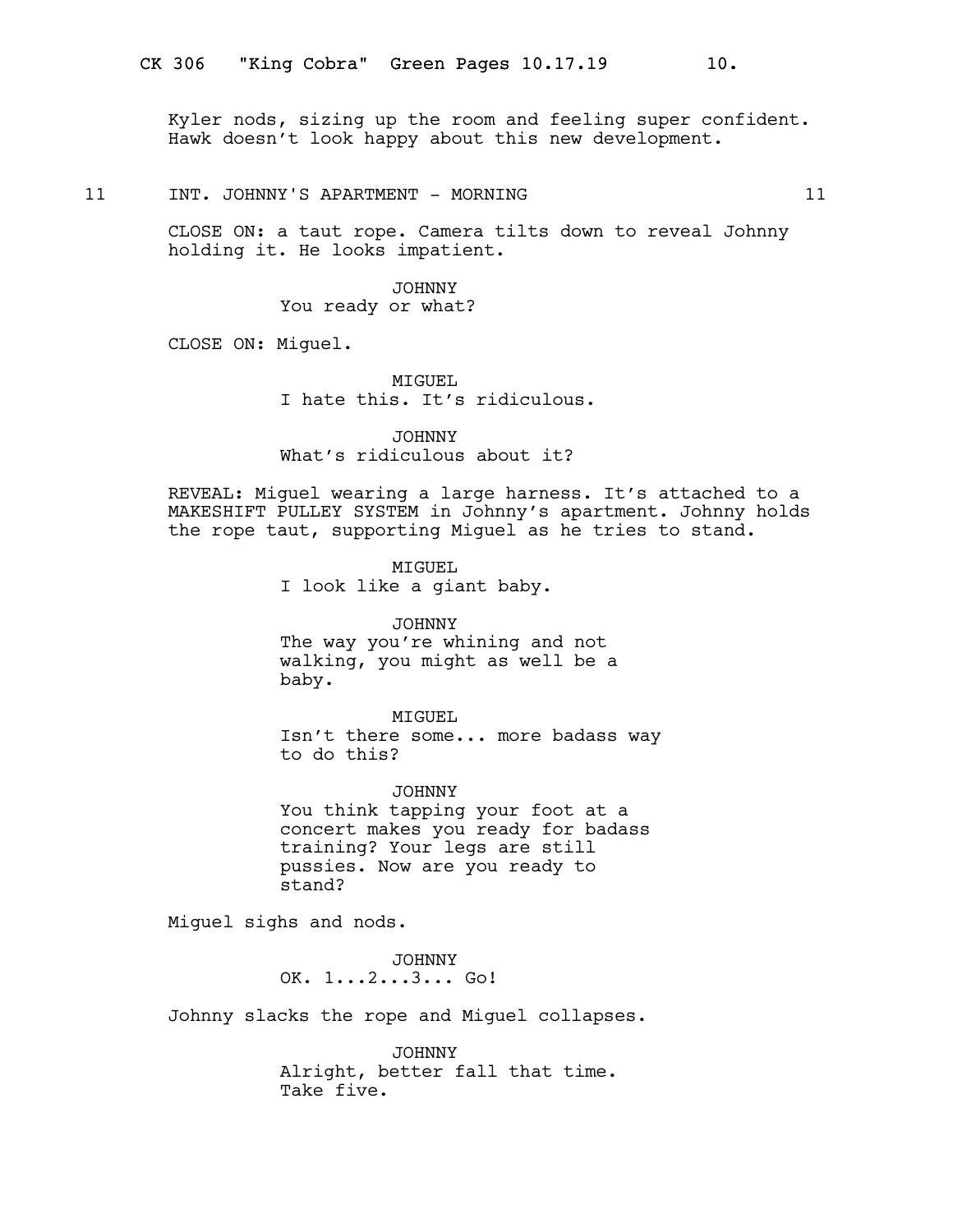Johnny goes over to the fridge. Miguel throws his hands up like: hello? He painstakingly wiggles out of the harness.

> MIGUEL Hey, my mom keeps talking about you. She said thank you again for taking me to the concert.

Miguel army crawls over to the coffee table. Johnny perks up and sticks his head out from the fridge.

> JOHNNY Oh yeah? Did she, uh... say anything else?

As Miguel props himself against the couch, he spots Johnny's open laptop.

> MIGUEL Are you writing a novel?

Johnny returns with drinks and sets them down.

JOHNNY Huh? No, it's a Facebook message.

MIGUEL That? Who's it for?

JOHNNY A uh... babe from high school. Ali.

MIGUEL

Ali? THE Ali?! (then) Wait, this is huge! This is HUGE! This is SO... (suddenly) You can't send her that. You cannot send her that message.

JOHNNY

Why not?

MTGUEL. It's like eighty pages! And it's in all caps!

Johnny snatches the computer away.

JOHNNY I have thirty-five years worth of stuff to say, alright?

MIGUEL OK, but... short messages are way cooler.

(MORE)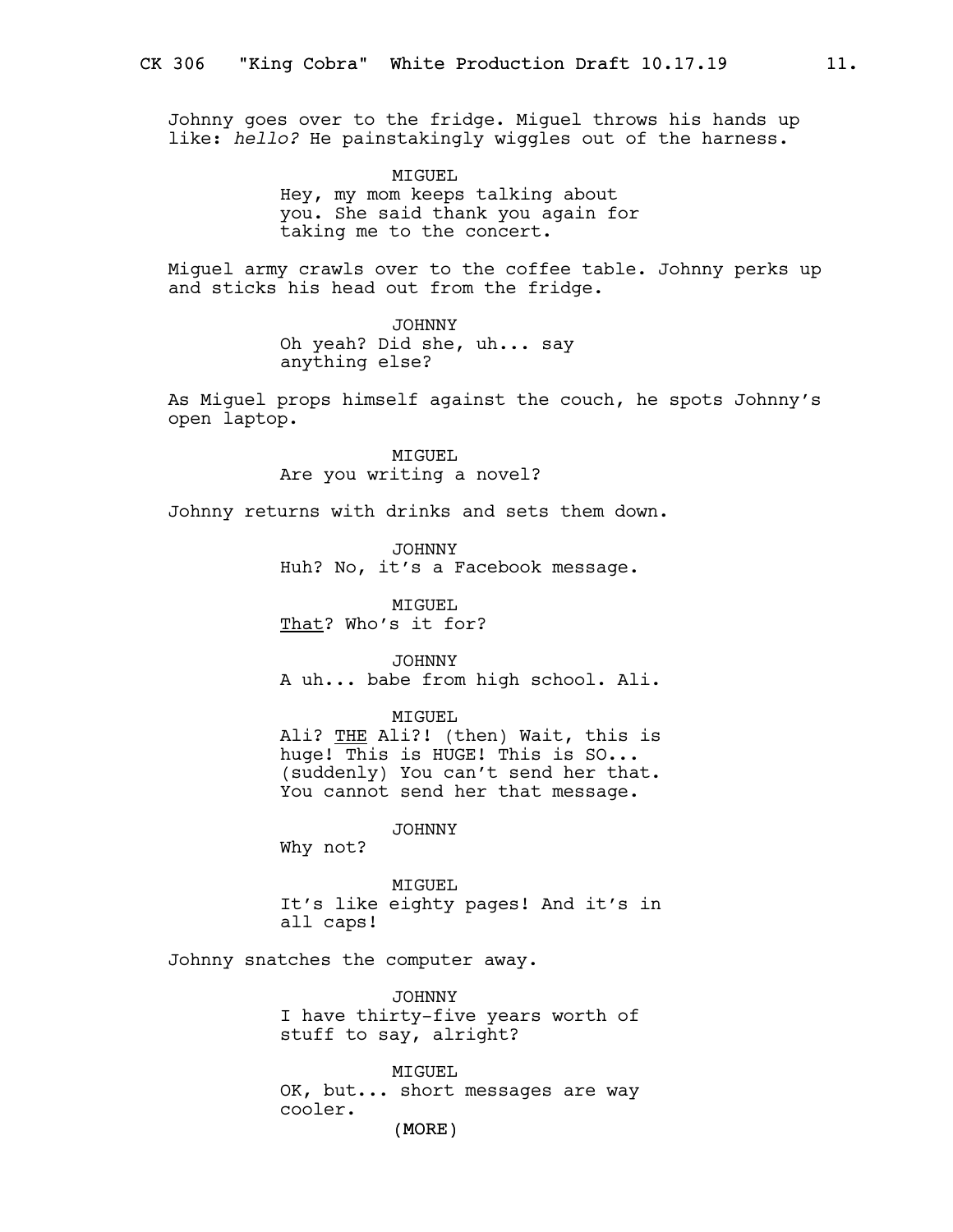MIGUEL (CONT'D) This looks desperate and maybe... creepy? Sending that would be like "liking" all her photos.

Suddenly, Johnny looks concerned. Miguel sees it.

MIGUEL Oh no. Oh no.

JOHNNY Well what the hell, man? I enjoyed the photos, there's a button for exactly that. Why would I not click on it?

MTGUEL. She can see that!

## JOHNNY

I got amped up, OK?! She put a smiley face in the message. It's even got red cheeks. Does that mean she's feeling hot? What am I supposed to do with that?

#### MIGUEL

I think it's just a smiley face. (reading) She wants to know what you've been up to. OK, we can salvage this. We'll build you a kickass profile. Then you'll be sending your message from a position of strength. First thing we need are some photos of you...

JOHNNY Photos... (thinks) OK. Don't move.

Johnny goes off toward the bedroom, then calls out...

JOHNNY (O.S.) Ha, I said don't move!

Miguel shakes his head, smiling.

12 INT. LARUSSO RESIDENCE - KITCHEN - MORNING 12

Daniel sits across from Amanda, shocked by the recap of her confrontation with Kreese.

> DANIEL I can't believe you went to that dojo. Are you OK? Is Sam OK?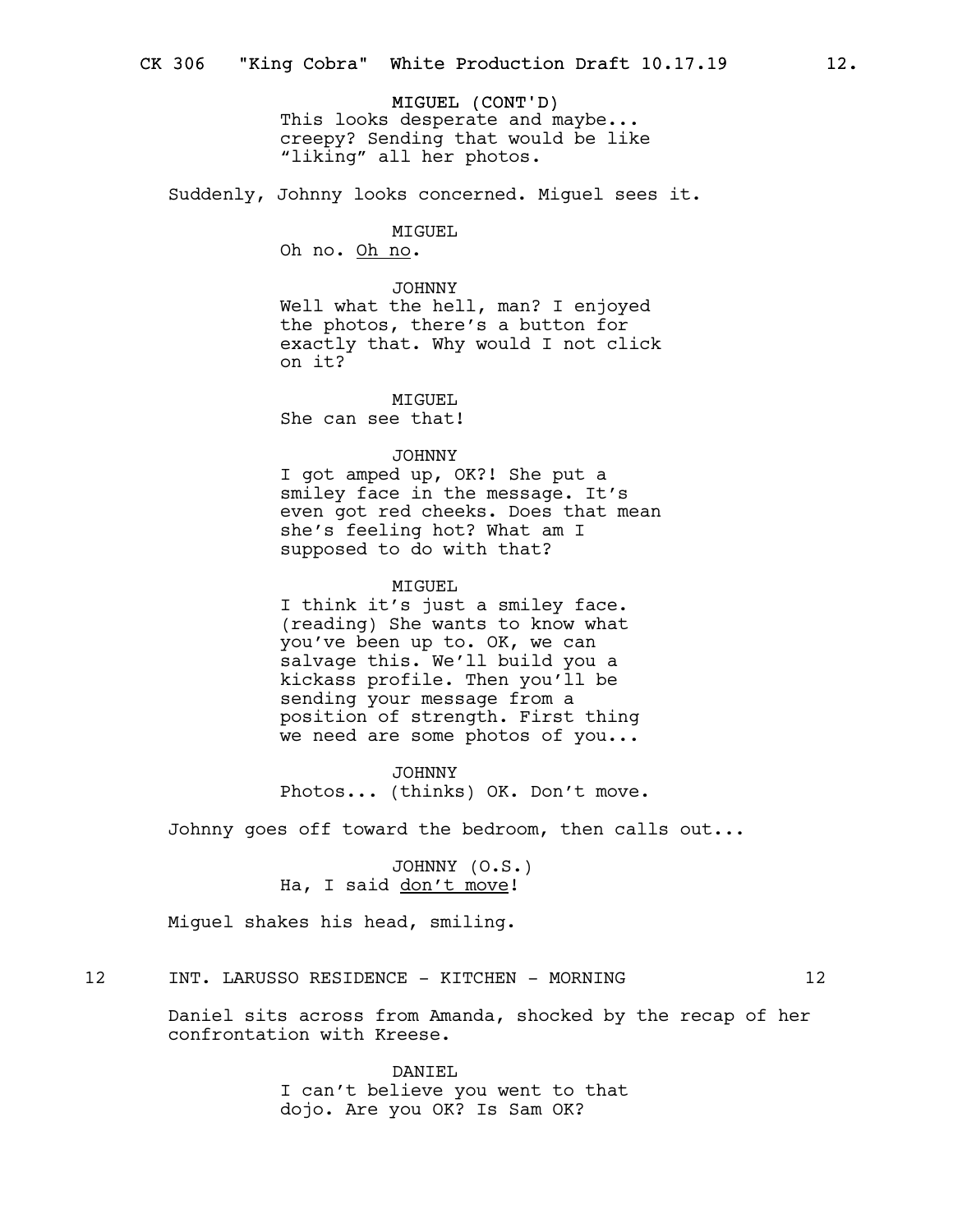### AMANDA

She's shaken up. How could she not be? I'm also a little shaken up, considering there's a Cape-Fearlevel karate psycho terrorizing our town.

## DANIEL

See? It sounds crazy when you say it out loud.

## AMANDA

No, it sounded crazy when other people said it. But now I'm saying it. The man is sick. He has weapons on his walls. No wonder his students broke Demetri's arm--

### DANIEL

Wait, wait, wait... They did WHAT!? (resolute) I'm going over there.

## AMANDA

To do what? Hit him? That's the kind of insanity that got us into this mess, and now sanity will get us out. We're going to stop him. We have to. But we're doing it my way.

#### DANIEL

What's your way?

## AMANDA

Going. To. The. Police.

Daniel nods-- that does kinda makes sense.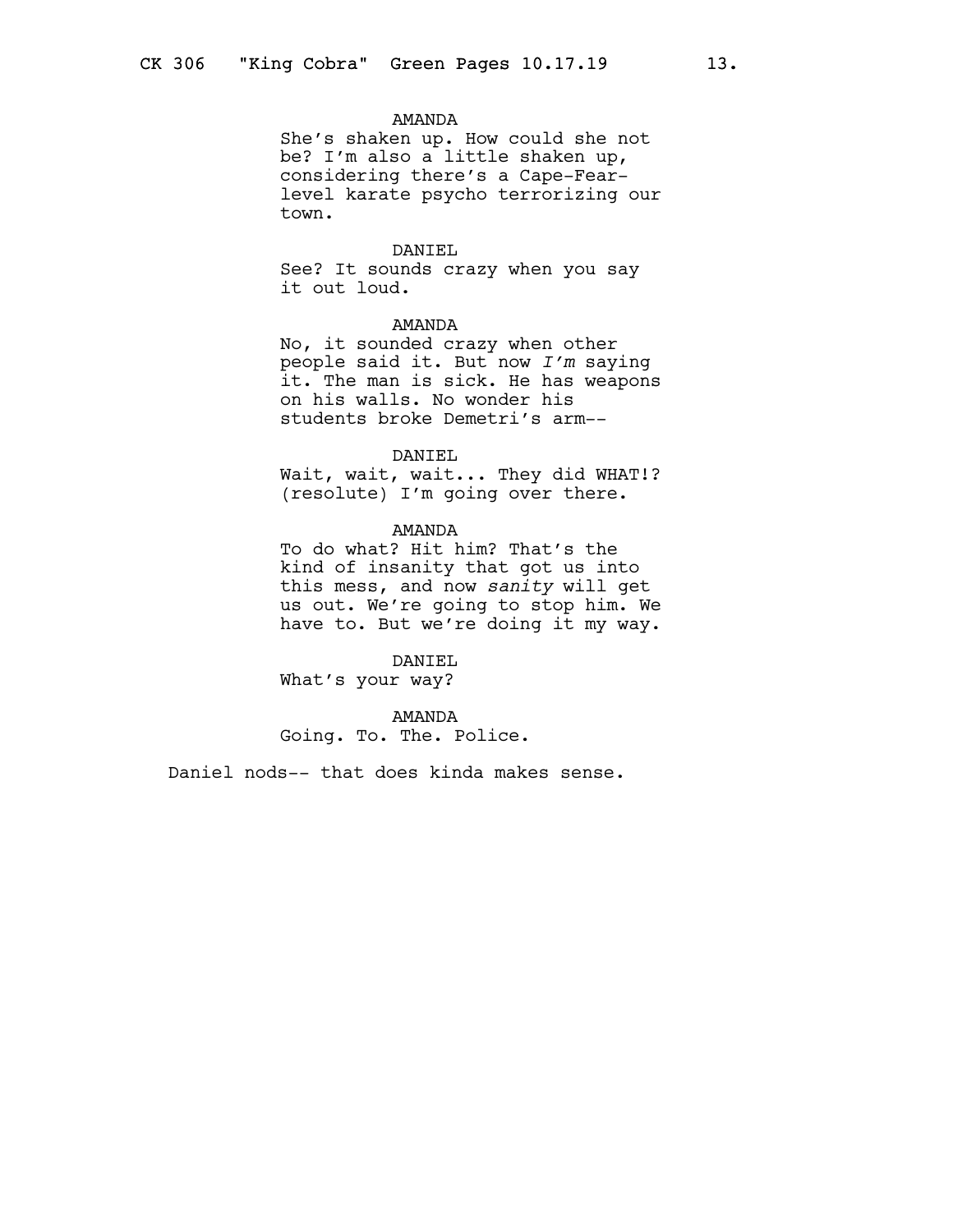## 13 INT. COBRA KAI DOJO - DAY 13

The Cobra Kais and Recruits are ready for combat, lining the mat in a square. Kyler and Brucks stand near Hawk and Mitch. Kyler looks at Hawk and--

### KYLER

Hooooolyyyyy shit! I just realized- you're the kid with the lip!

Kyler points it at. Hawk is mortified.

BRUCKS Oh shit, Ky, you're right! The hair really distracts from it.

KYLER Wow, you went from being lip kid to dating Moon? Wild! Brucks tried to nail her all last year.

BRUCKS (embarrassed, downplaying) It's not like I tried that hard...

KYLER Hey, if she hooked up with lip, maybe you still got a shot.

BRUCKS

I don't know if I want to now. (gestures to his own lip) What if she caught what he's got?

Kyler and Brucks laugh, and for a brief moment, Hawk is Eli again, covering his lip in embarrassment.

Just then, Kreese steps into the square.

KREESE Alright class. Let the games begin.

Kreese points to Mitch.

KREESE

You...

Then he points to Kyler.

KREESE

And you.

Both looked pumped up, as they get into the center and square off. Mitch bows. Kyler does not.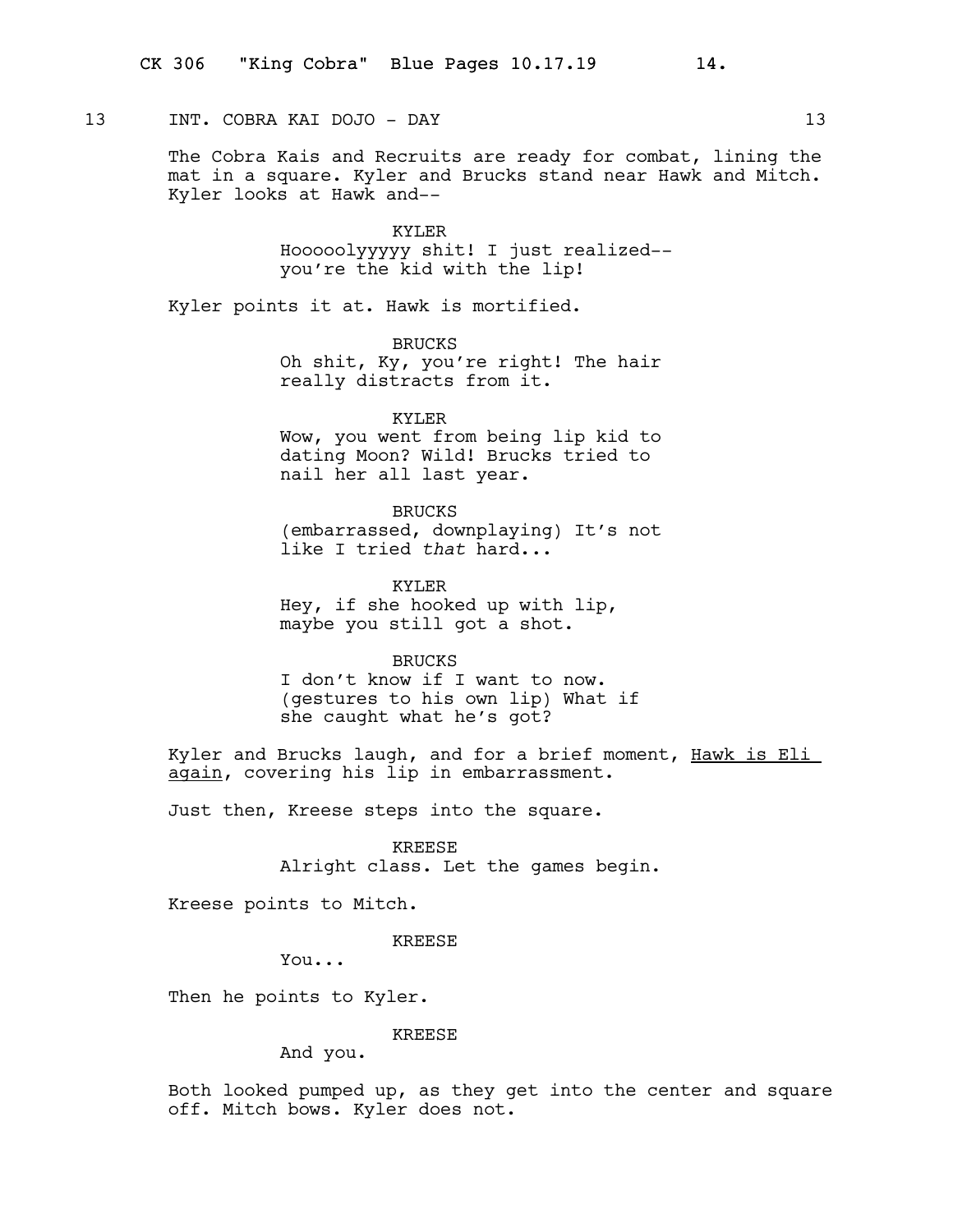## KREESE Ready... (beat) FIGHT!

Mitch springs into action, striking first, landing a blow. A Cobra Kai (Craig) raises the RED CORNER FLAG. Point Mitch. Kyler nods -  $so$  that's what you got?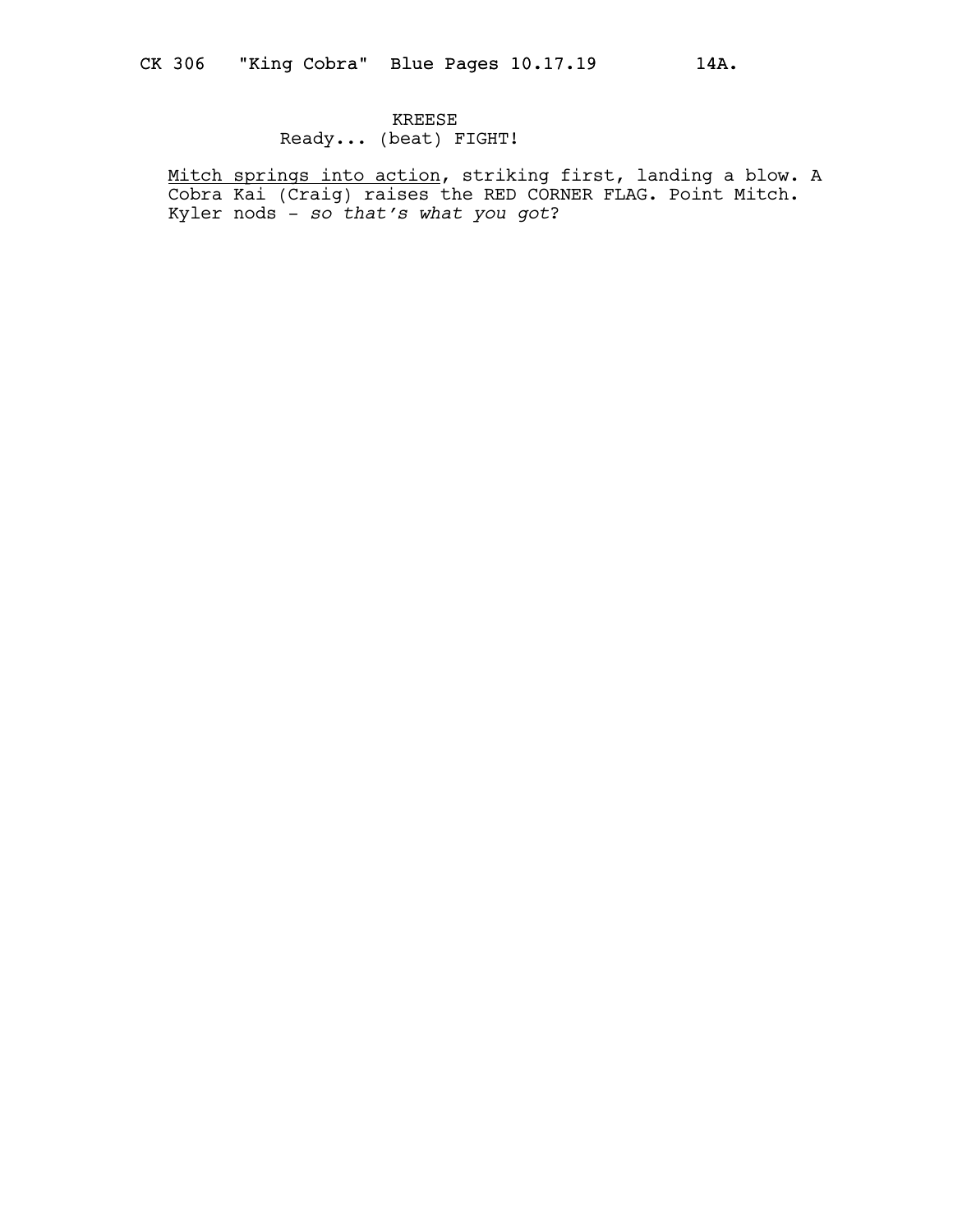Squaring off again, Mitch throws a combo this time. But Kyler dodges and gets in close, where he uses his wrestling technique and strength to bend Mitch back and toss him to the mat hard. The OTHER CORNER FLAG goes up. Point Kyler.

#### KREESE

Finish him!

Kyler smiles and PUNCHES MITCH twice on the ground. Kreese nods, satisfied, as Kyler returns to his spot in the square.

As Mitch gets to his feet in pain and ambles to his spot--

KREESE What are you doing?

Mitch looks at his sensei, confused.

KREESE I told you, only the strong will survive. You lost. You're out.

MITCH But... I thought that was just for the new students?

KREESE You lost to an untrained fighter. He's taking your spot on the team.

Mitch looks to Hawk, who clearly feels bad. Hawk defends him to Kreese.

> HAWK But Sensei, Assface has been loyal to the dojo.

KREESE I'm afraid he's not... Cobra Kai material.

Hawk realizes Kreese is throwing his own words back at him. Kreese looks at Hawk with purpose.

> KREESE Hopefully, the rest of you are.

The Cobras share looks, realizing they're all on thin ice.

KREESE (to Mitch) What the hell are you waiting for?

Hawk watches as Mitch walks out of the dojo dejected.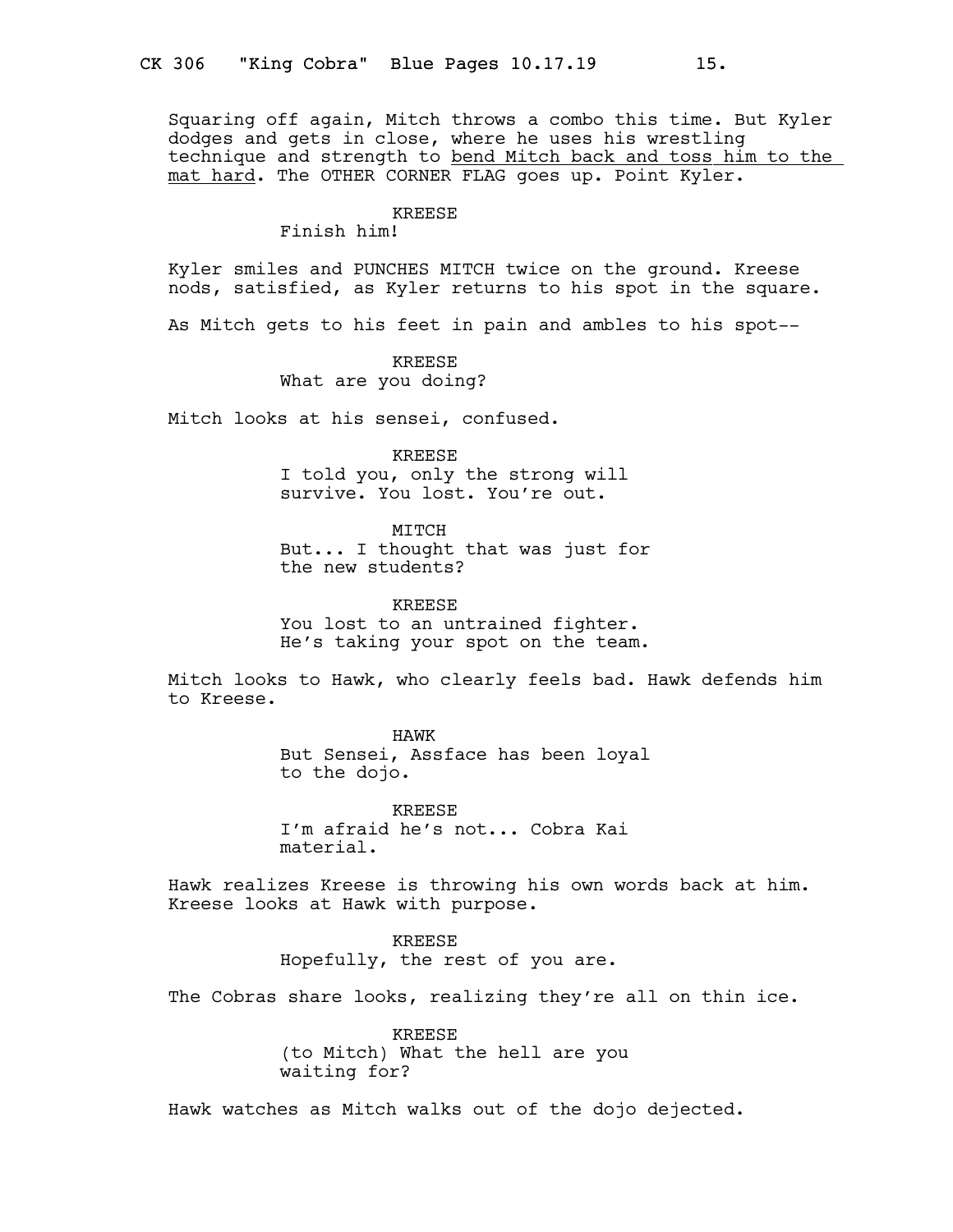CAPTAIN TURNER (PRE-LAP) Combat! Ready?...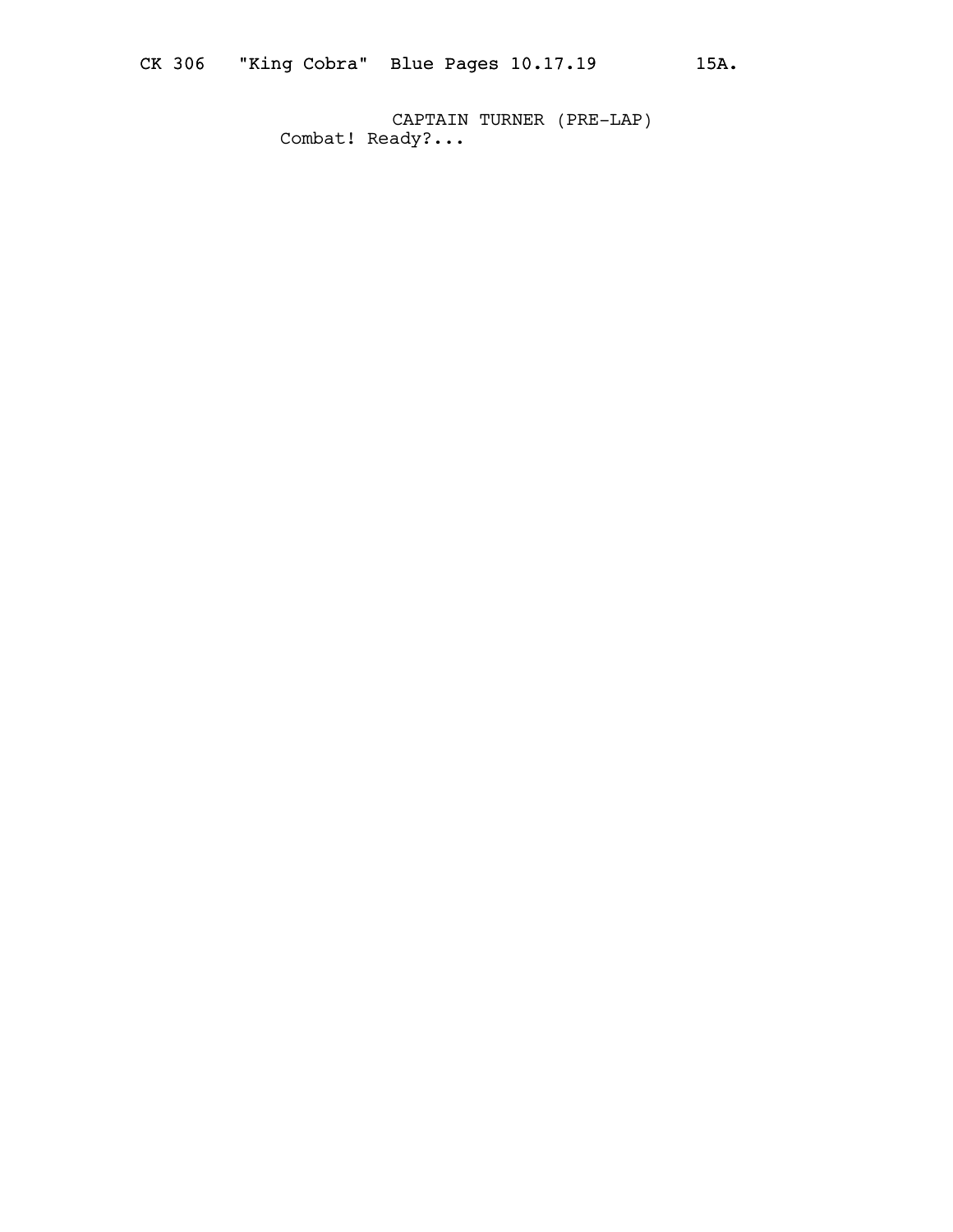## CAPTAIN TURNER

Fight!

Outside the command tent, Captain Turner employs martial arts, taking on Young Kreese as Ponytail and Twig towel off and watch, exhausted from their own training.

## CAPTAIN TURNER Come on! Come kill me.

Turner looks unstoppable - Young Kreese attacks him, but Turner blocks all his punches.

Just then-- Kreese lands a punch, then hesitates, concerned he may have hurt his commander. Turner plays possum momentarily, and then dispatches Young Kreese in a flash, knocking him to the ground. He goes to punch Kreese in the face, but quickly pulls back (like Kreese did to a student in the original Karate Kid).

## CAPTAIN TURNER

You lose concentration on the battlefield and you're dead meat. Is that understood?

Young Kreese gets up.

YOUNG KREESE Yes, Captain-- I just thought--

#### CAPTAIN TURNER

Don't think! Your enemy wants you dead. You have two choices-- kill or be killed. No hesitation. No second thoughts. No mercy.

YOUNG KREESE But... what if they surrender?

## CAPTAIN TURNER

Never trust your enemy. You can leave all that peace and love crap to those college sissies back home. (to all three) We have a mission tomorrow, gentlemen. Are you ready or not?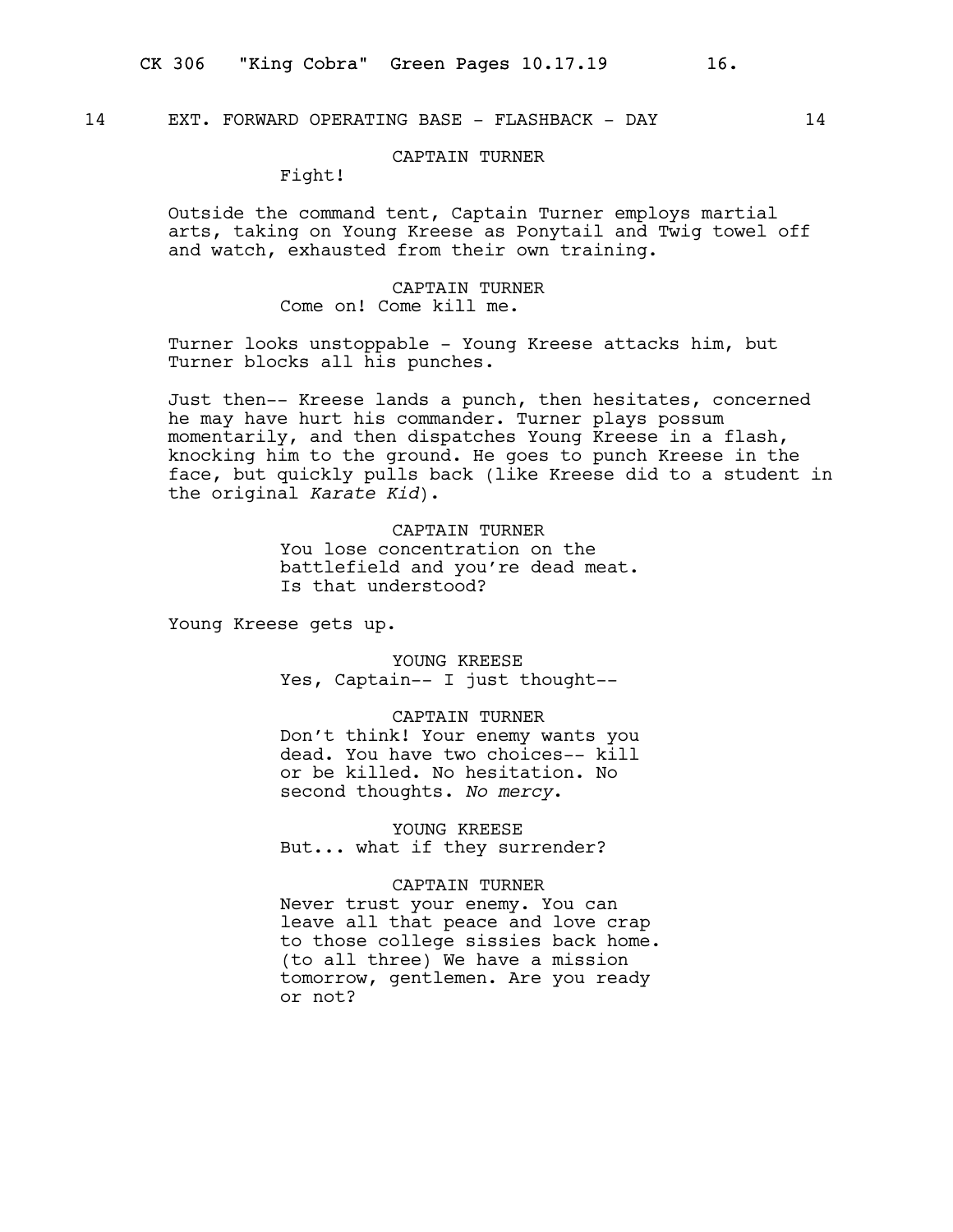YOUNG KREESE Yes Sir!

PONYTAIL & TWIG Yes Sir!

## CAPTAIN TURNER

You better hope so.

A SOLDIER approaches at a respectful distance. Turner notices.

> CAPTAIN TURNER Get some rest. You're gonna need it.

The guys take a break as we follow Turner over to the soldier.

The soldier hands Turner a red envelope addressed to John Kreese. Turner takes out the letter and reads. It's bad news.

> CAPTAIN TURNER Jesus. (then, to the soldier) Not a word of this to Kreese. Understand? This kind of distraction could get him killed.

The soldier nods. Turner looks back to see Kreese, Ponytail, and Twig cooling down after their training. Turner shakes his head.

Young Kreese walks over to his bag, where he takes a swig of water from his canteen. He then takes out the photo of Betsy and looks at it, lovingly.

> YOUNG KREESE (quietly) I'll be home soon, dollface.

15 INT. JOHNNY'S APARTMENT - DAY 15

CLOSE ON: an OLD PHOTO of LATE-TEENS Johnny shirtless and looking like a young beefcake.

Miguel, in wheelchair, drops the photo in a shoe box that has other old photos/polaroids of young Johnny. Johnny is sitting next to him on the couch.

> JOHNNY Those are all the photos I have. Don't have much after high school.

MIGUEL Do you have any where you're wearing a shirt?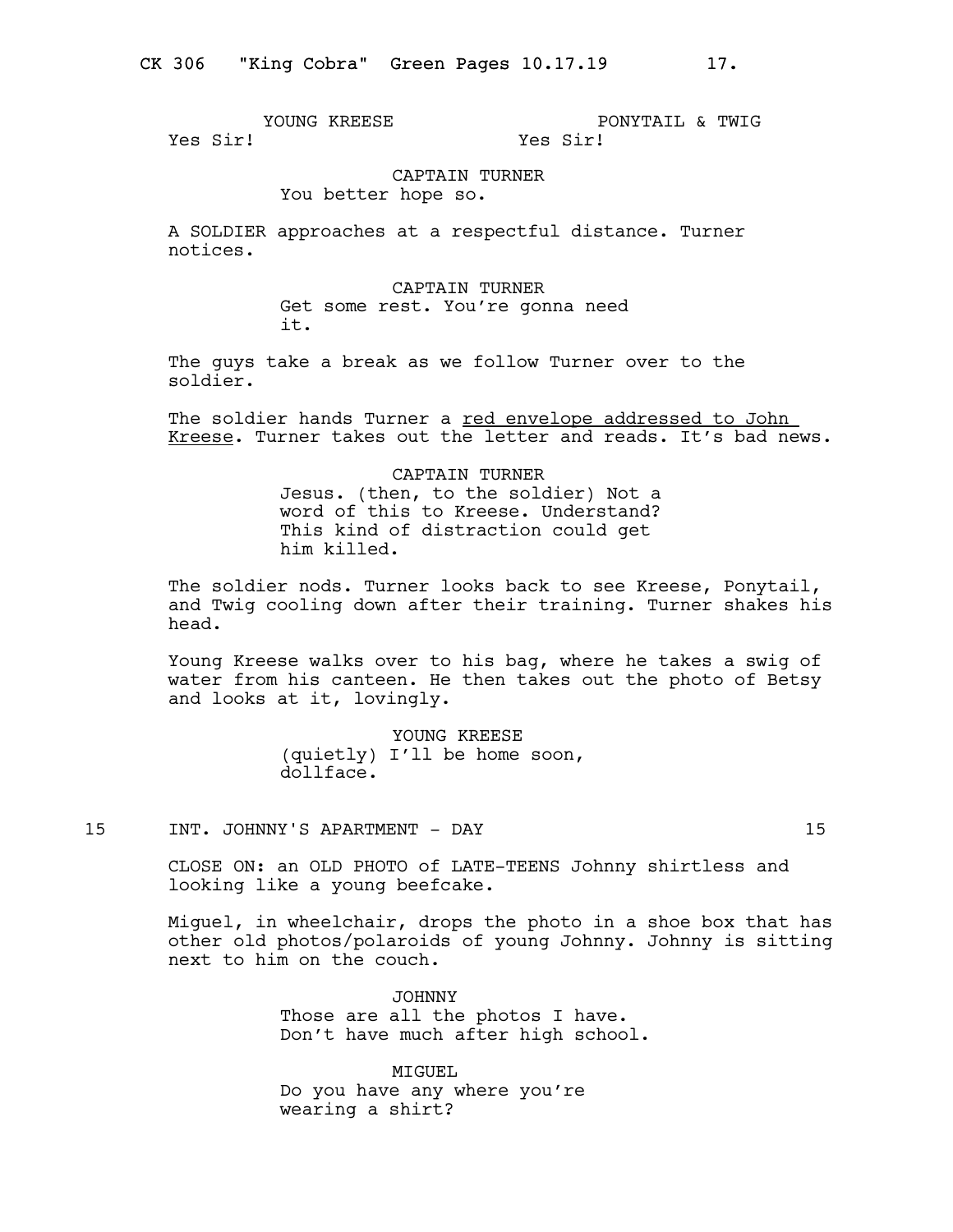JOHNNY (flips through photos) Uh... this one... how's that?

He shows a photo of him with a ripped shirt that barely covers his torso.

#### MIGUEL

That's... (changes subject) You know, I think we'd be better off with some new photos.

JOHNNY Like present day? (considers, shakes head) I'm not sure I want you to grease me up right now. The baby oil gets on everything.

MIGUEL (disgusted) I'm not greasing you up. I just thought maybe something a little more... contemporary?

Johnny thinks for a moment and then SNAPS HIS FINGERS with an idea.

> JOHNNY Yes! We'll look at what Ali's into and take pictures of me doing the same stuff!

MIGUEL That's not exactly what I meant...

But Johnny is already on his laptop, browsing Ali's Facebook photos. On Johnny, commenting aloud, as he scrolls:

> JOHNNY I'm not doing yoga... I will pet a dog... Definitely wanna meet Jon Cryer... (scrolls more, then looks to Miguel) You think the aquarium will let me get in there with the dolphins?

MIGUEL I-- don't know.

JOHNNY We can Foto-Mat it. Let's go.

Johnny grabs his van keys and heads for the door, with Miguel rolling behind, a little unsure of the plan.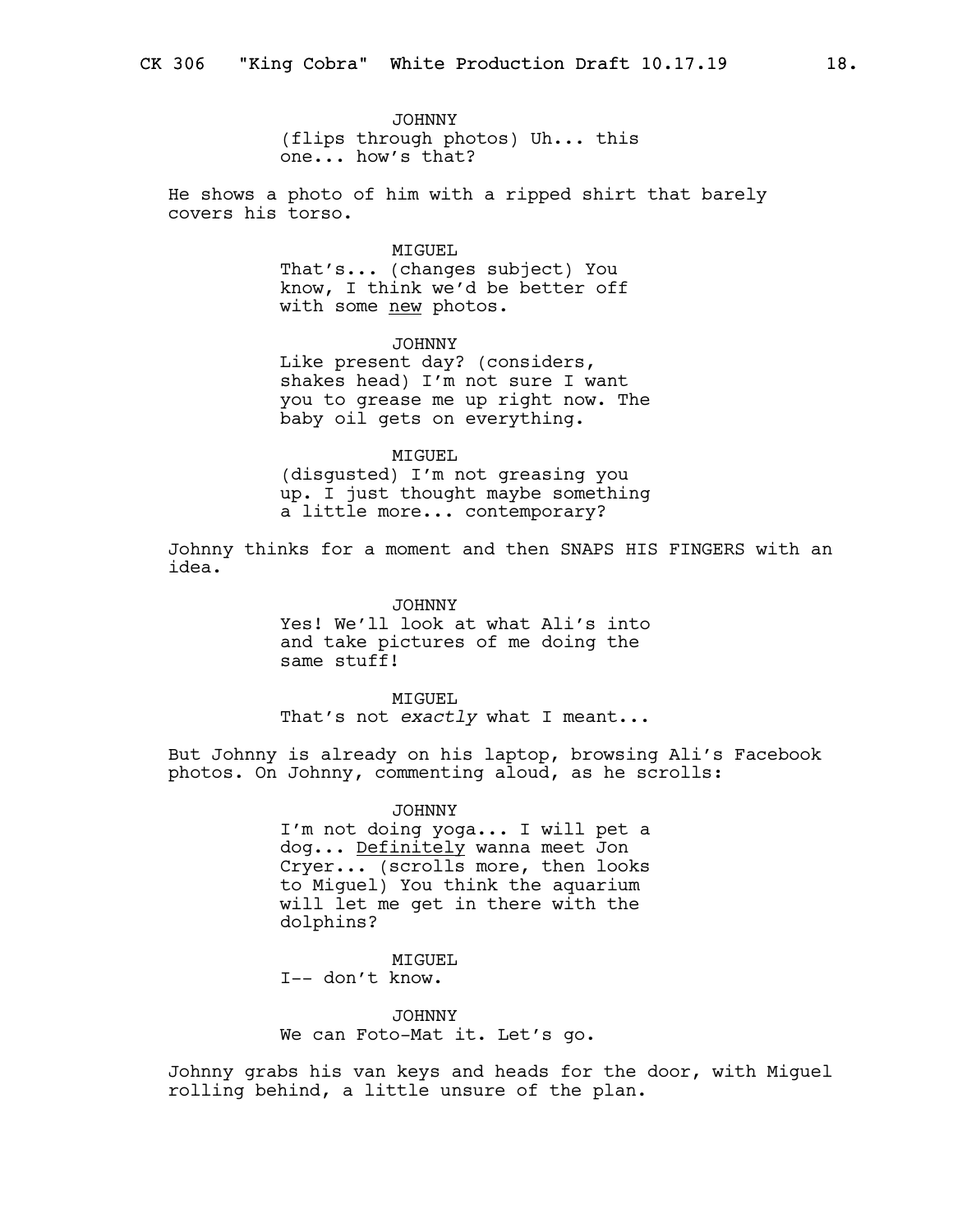## 16 INT. POLICE STATION - DAY 16

As a coffee mug sets down on a desk, camera rises to meet OFFICER CODY, who looks over some paperwork.

> OFFICER CODY Alright, so you're looking to file a complaint against a... John Kreese?

Daniel and Amanda sit across from him.

AMANDA A restraining order. That's right.

He types something into his computer. Then looks perplexed.

DANIEL Something wrong?

OFFICER CODY Actually, an emergency protective order has already been placed.

AMANDA Really? Oh. Uh, good.

OFFICER CODY It's against you, ma'am.

DANIEL AND AMANDA

What?!

OFFICER CODY Looks like Mister Kreese came in and gave a statement. Says here you came to his place of business after hours, enraged...

AMANDA I was not "enraged." It was a measured response to a man inciting violence--

OFFICER CODY (reading) And you struck him?

DANIEL That's ridiculous! He's a liar!

Amanda has a guilty look on her face. Daniel clocks it.

DANTEL.

Honey?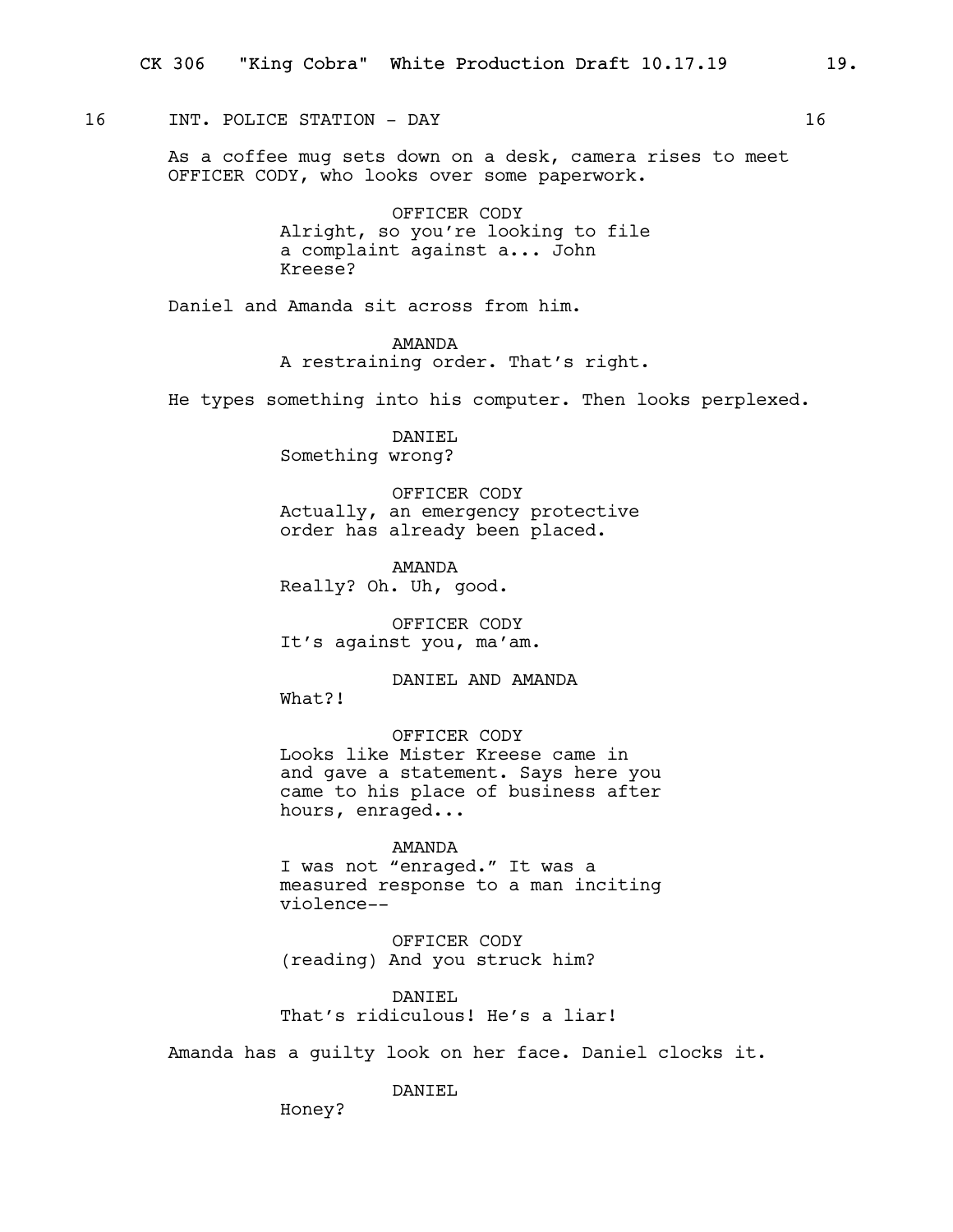### AMANDA

This is missing a lot of context.

DANIEL (shocked) You hit him?

#### AMANDA

(nods, owning it) Yes I did. The man is a menace. He's deranged.

## OFFICER CODY

Says here he's a Vietnam veteran. Green Beret, Silver Star... (turns back to them) Those guys went through a lot of turmoil. The mental health stigma is real. You oughta be more considerate.

#### AMANDA

I don't care if he has fifty purple hearts-- I still want to file a restraining-emergency-protectivething against him.

#### OFFICER CODY

OK. But it would just be the same. You can't be within five hundred yards of him either way, so...

Amanda looks down, shaking her head in disbelief.

#### DANIEL

This is a joke. You're just gonna take this guy's word for everything?

#### OFFICER CODY

It's up to a judge to sort it out. Sign here to acknowledge that you've been served these papers.

Amanda begrudgingly signs.

OFFICER CODY Thanks for coming in. That makes it a lot easier.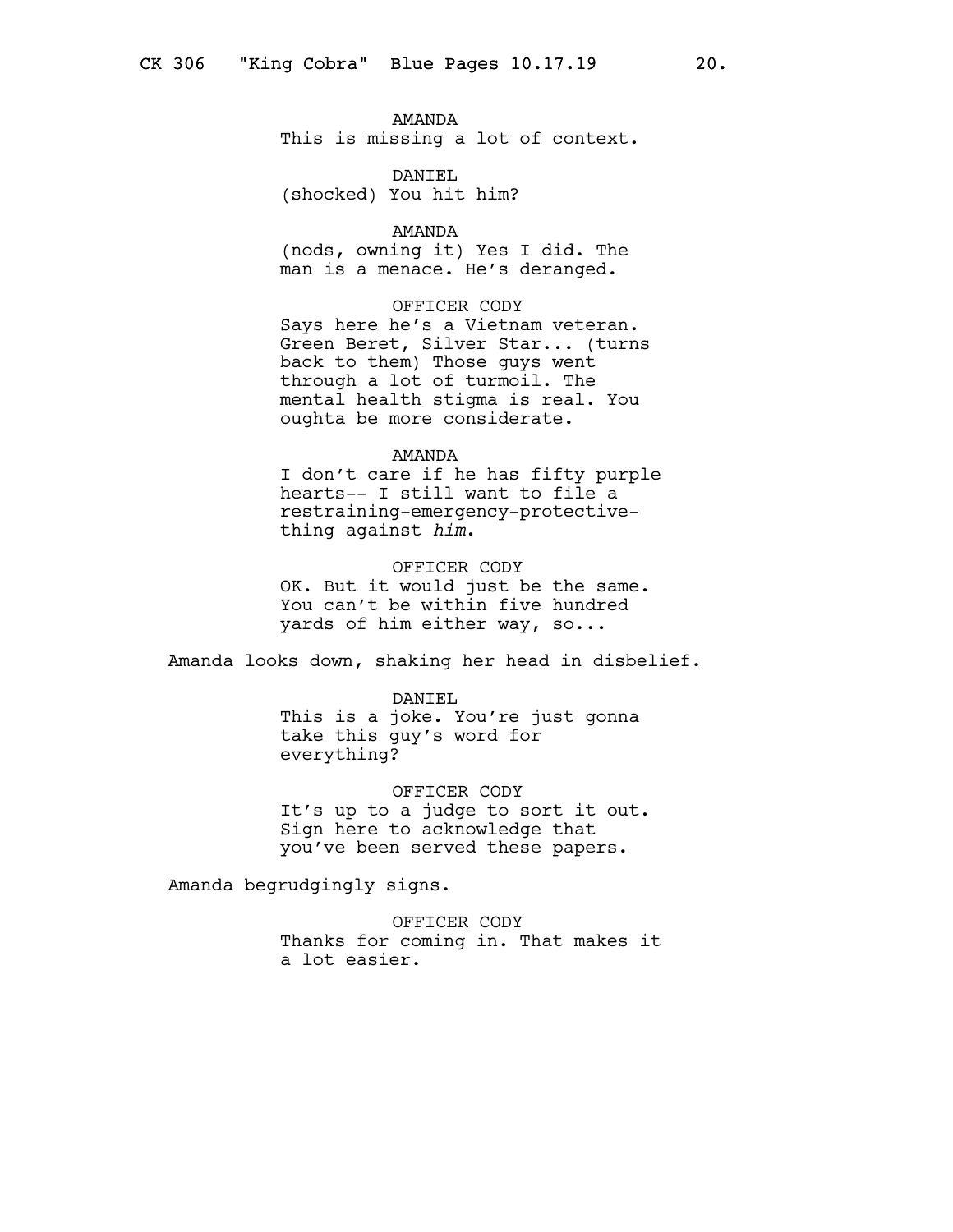## AMANDA

I'm glad it was convenient for you.

As Daniel and Amanda get up and walk away...

### AMANDA

I have another idea. But it's the nuclear option. And I hate it with every fiber of my being.

Daniel looks at her, curiously, as they exit.

17 INT. COBRA KAI DOJO - DAY 17

In mid-fight, Tory circles Sarah. As Sarah attacks with a flurry of punches, Tory blocks them all, sweeps her to the ground, and then kicks her in the face.

> SARAH You chipped my tooth, bitch!

**TORY** You needed braces anyway.

KREESE Good job, Nichols. (to Sarah) You know the drill. Off the mat!

Sarah shakes her head and leaves the dojo. Kreese then looks around for his next matchup.

> KREESE You. Big boy...

Kreese points to Brucks. Brucks steps forward, pounding his chest like a gorilla.

> BRUCKS Aw yeah! Who's going down next?

Hawk looks at him with disgust. Kreese scans the class for an opponent, but before he can pick anyone, Hawk enters the mat.

## HAWK

He's mine.

KYLER (laughing, jeering) Get 'em, Lip!

Brucks smiles. But Hawk is pure menace. He takes his gi top off, revealing: the Moon tattoo over his heart has been transformed into a scythe, which is held by a Grim Reaper.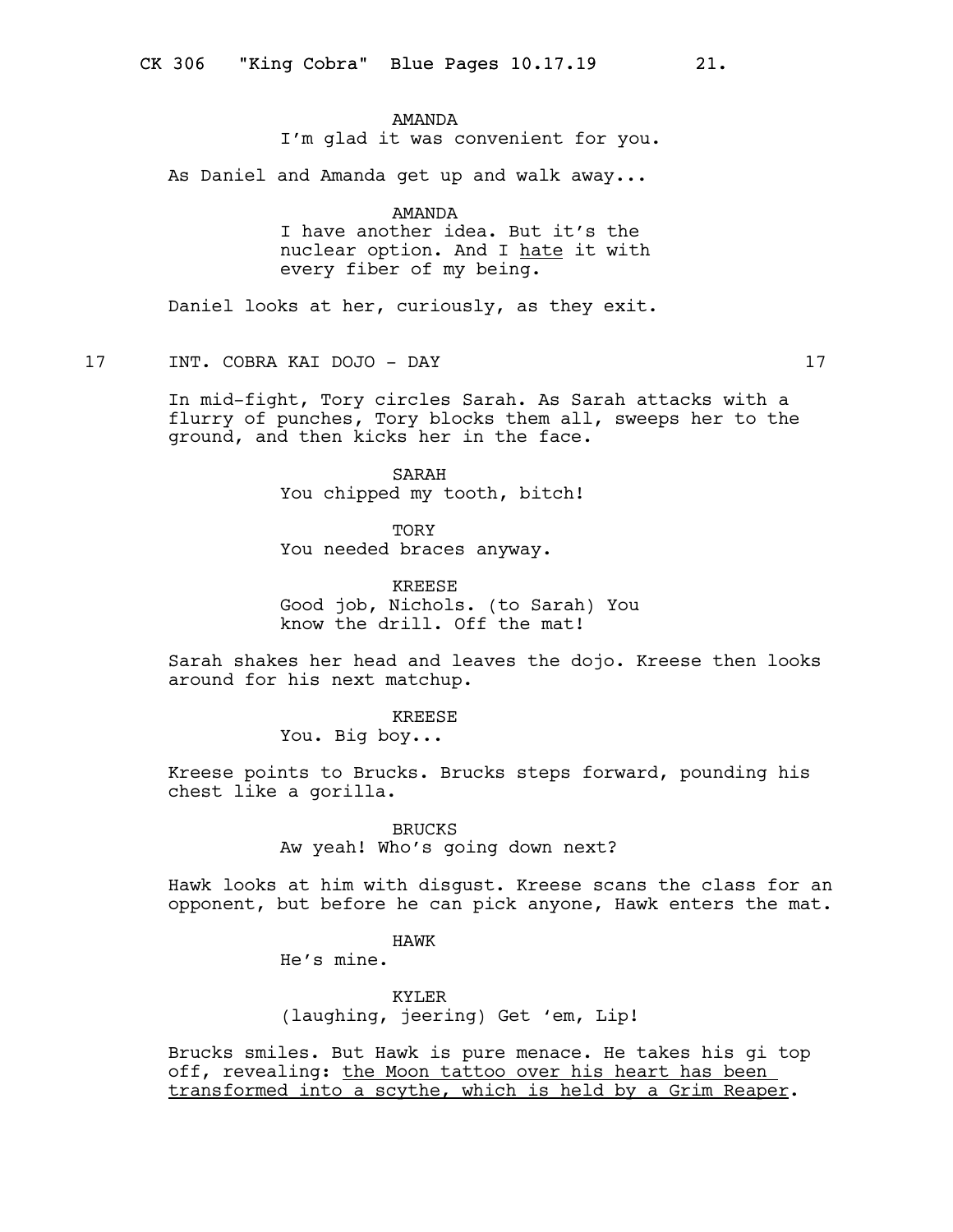(a little freaked out) Dude...

As Hawk circles Brucks, a corner student prepares a scoring flag... but Kreese motions for him to put it down.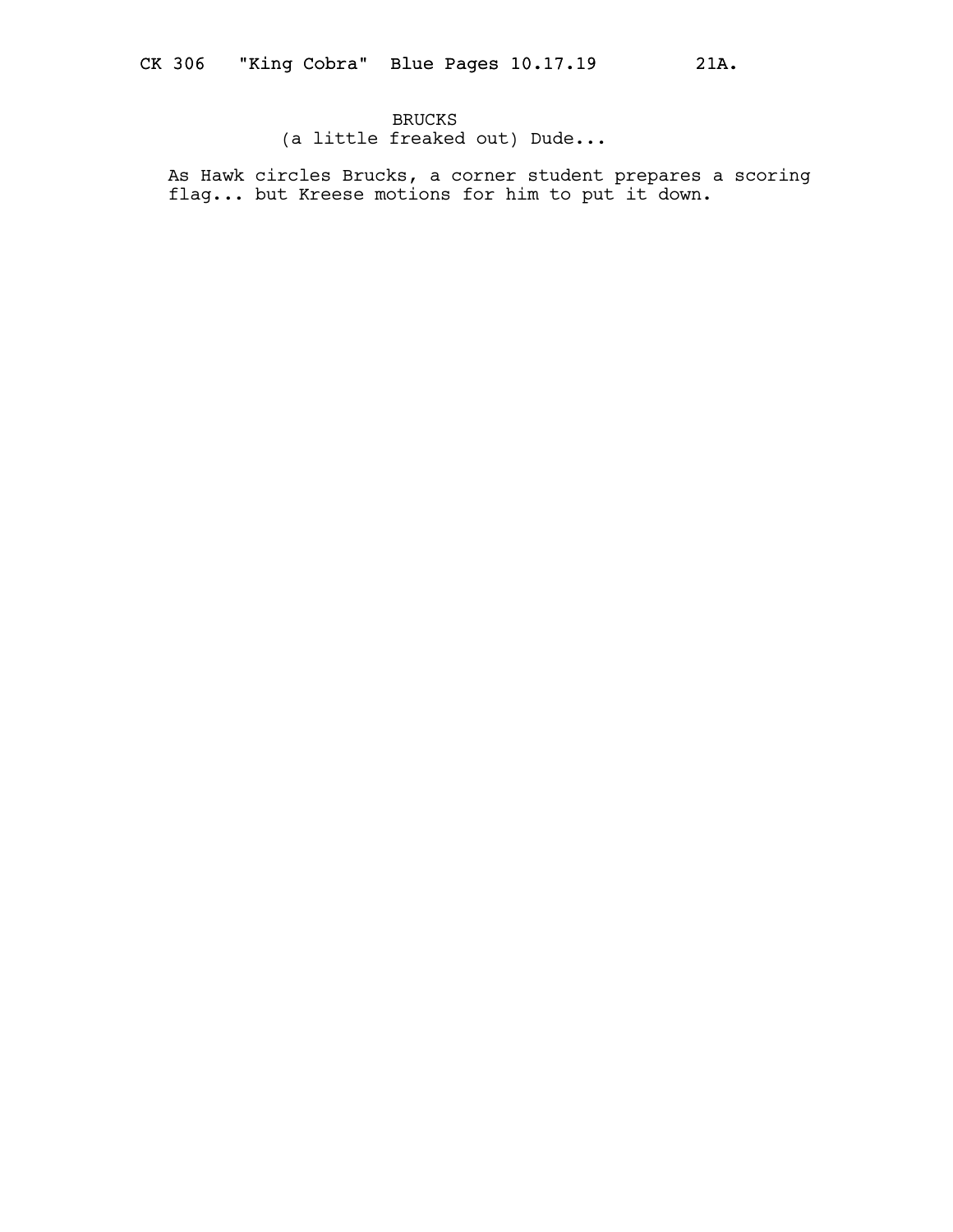Brucks has the size advantage. If we didn't recognize this look on Hawk's face, we might expect an even fight. It's not. Hawk attacks, smacking Brucks around like a rag doll. Brucks never has a chance. He drops hard.

### KREESE

Finish h--

Hawk doesn't need to hear it. On the floor, he mounts Brucks and starts raining down punches, bullying PTSD anguish in his eyes. Instead of seeing the carnage, we see the reactions - kids turn away in horror. Even Tory lowers her eyes.

Finally, Hawk stands. There's blood on his fists. It's not his. He marches up to a gobsmacked Kyler and stares him in the eye. Kyler trembles. Then Hawk continues past him, back to his place. Kreese smiles to him.

KREESE

Well done. (to students) I think we can call it a day. (dismissively, re: Brucks) Someone pick him up.

Super-cheap current/trendy song kicks in as we start a production-friendly montage...

18 INT. ART MUSEUM - DAY 18

An abstract painting hangs on a wall. Johnny approaches it, holding his fingers to his chin as if he's analyzing it. Reveal Miguel with his phone, taking a photo of Johnny.

We then see QUICK FLASHES with STILLS OF JOHNNY in front of two other paintings.

19 EXT. TRENDY STOREFRONT - BENCH - DAY 19

Johnny is on a bench reading The Queen of Hearts by Kimberly Martin. He looks deeply invested in the book. Miguel is nearby taking another photo.

JOHNNY

Got it?

MIGUEL.

Yep.

JOHNNY

Good.

Johnny tosses the book in a TRASHCAN as they both exit frame.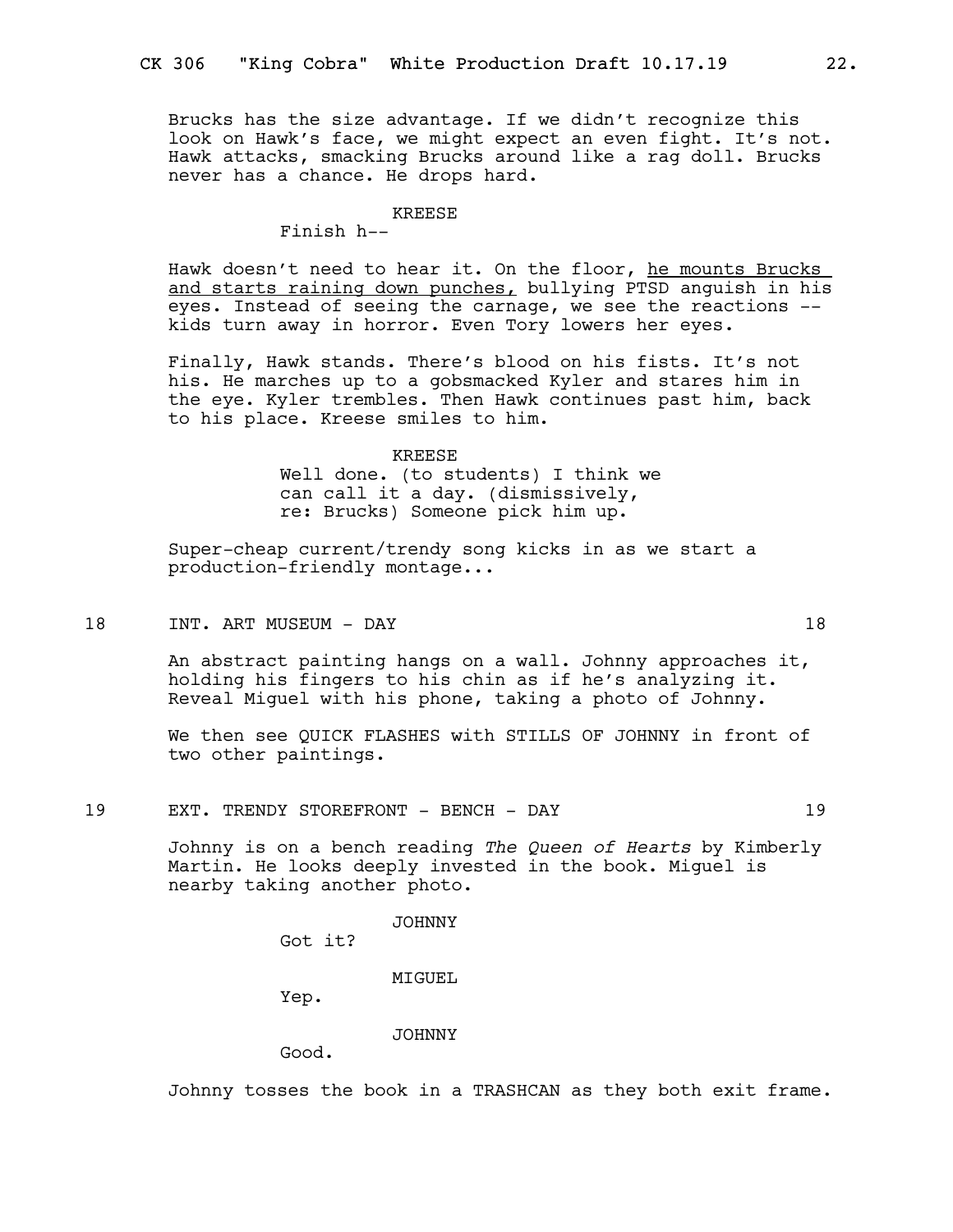## 20 EXT. SIDE OF A BUILDING - DAY 20

Johnny steps in front of ANGEL WINGS and looks at them skeptically. Miguel motions him to get in position. Johnny does. We see a FLASH and STILL SHOT of unhappy Johnny with angel wings behind him.

## 21 EXT. KITADA SUSHI - AFTERNOON 21

CLOSE ON: A pair of chopsticks struggling to pick up a colorful Dragon roll. The chopsticks stab into the sushi, and Johnny awkwardly brings it up to his face like a pair of forceps.

> JOHNNY Ugh-- what the hell is this shit?

Miguel puts down his phone, which he was using to take a photo.

> MIGUEL It's a Dragon roll. Fresh cucumber, snow crab, shredded avocado and grilled unagi. (off Johnny's look) Freshwater eel.

JOHNNY Eel!? People don't actually eat this crap, do they?

MIGUEL It's very popular. Have an open mind.

Johnny takes an awkward bite of the sushi, trying to enjoy it but clearly not. He tries to make his best happy face as Miguel snaps the photo.

> MIGUEL (examines photo) Got it.

Johnny spits out everything from his mouth onto the plate.

JOHNNY I'm gonna hit the john and wash my mouth out. (offers sushi plate) You want this?

MIGUEL

Not anymore.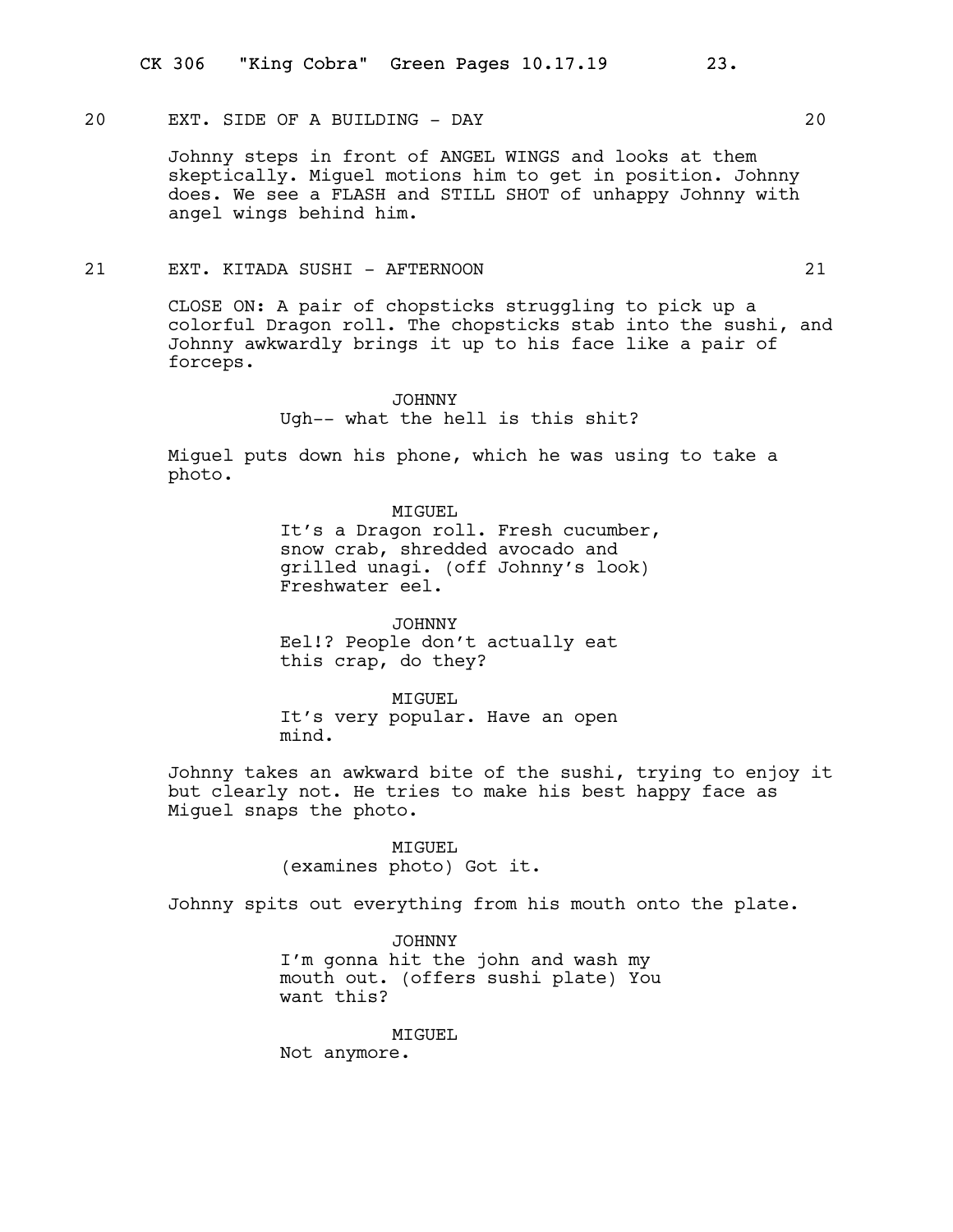Johnny exits inside.

Miguel looks at his phone, smiling, as he scrolls through some of the photos he took of Johnny today. Just then--

TORY (O.S.)

Miguel?

He looks up to see Tory approaching. She's wearing a Kitada Sushi server outfit and carrying her gym bag.

MIGUEL

Tory...

He's a little gobsmacked to see her.

**TORY** How did you know I worked here?

MIGUEL

I didn't. I was, uh-- Wait, I thought you worked at the roller rink?

**TORY** That's at night. Gotta work two jobs now. My mom's not doing well.

MIGUEL

I'm sorry.

Tory sits down across from him.

**TORY** No-- I'm sorry. I know I should've come to see you. I just... I didn't

MIGUEL So you did nothing.

know how to help...

Tory looks down, ashamed.

**TORY** I felt guilty about everything. (looks up) But we're getting Miyagi-Do back for what they did to you.

MTGUEL.

What?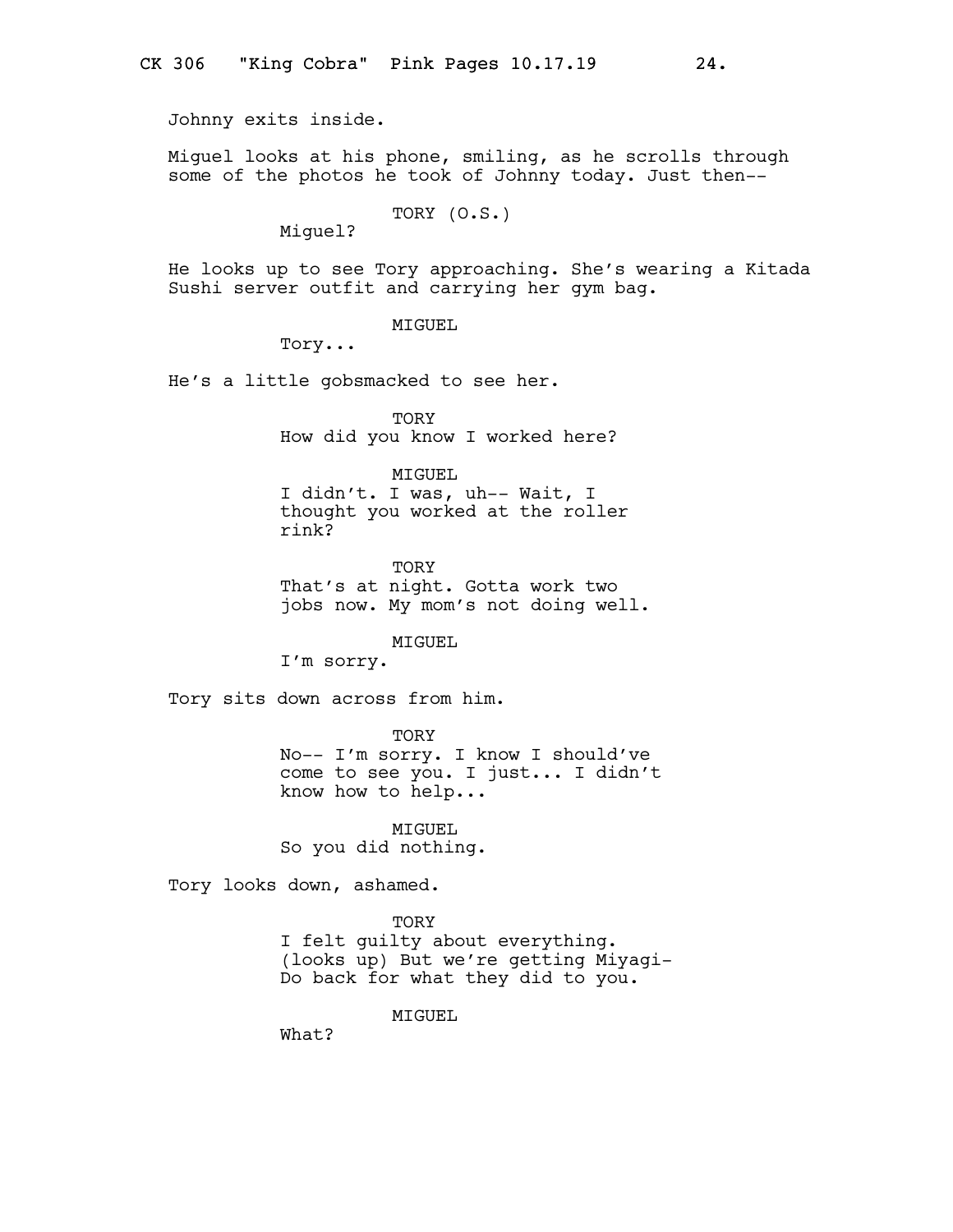**TORY** It's like Sensei Kreese says. One of us gets hurt, we all get hurt!

MIGUEL I'm the only one who got hurt. I'm the one in a wheelchair.

## TORY

I just meant--

## MIGUEL

I know what you meant. Look... I don't care about Miyagi-Do. I never did. I cared about us.

TORY Did you? Or did you just go out with me to get Sam's attention?

MIGUEL You really think that's it?

**TORY** I saw you with her... (gets emotional) I didn't have a choice.

#### MIGUEL

Yes you did! Tory, I know you're helping your mom, but you need help. Maybe see a therapist, or--

#### **TORY**

(laughs sadly) You think I'm crazy.

MIGUEL That's not what I meant.

#### **TORY**

It's OK. Everyone does. But I don't give a shit. All that matters is who wins in the end.

Miguel looks caught off guard by her doomsday outlook.

## **TORY** Nice seeing you.

With that, Tory storms inside, leaving Miguel alone.

22 EXT. VALLEY - STOCK SHOT - SUNSET 22

We see the sun setting in the valley.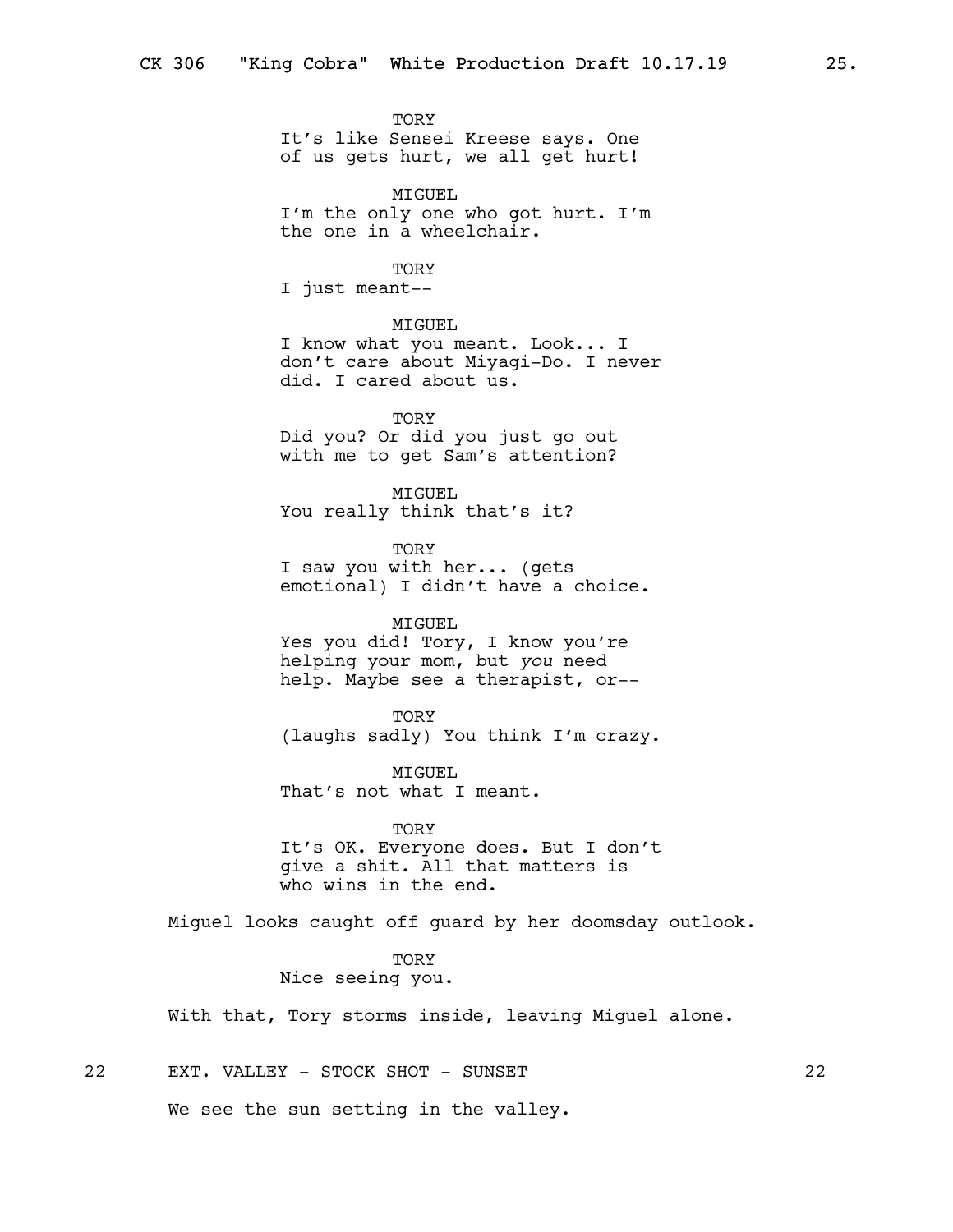23 INT. LARUSSO RESIDENCE - KITCHEN - NIGHT 23

At the LaRusso family table, we see an exquisite-looking Italian feast-- chicken cacciatore, baked ziti, broccoli rabe, tri-colore salad, rustic bread, sausage and peppers, red wine.

As we TILT UP, we reveal Daniel and Amanda on opposite sides of the table, with ARMAND ZARKARIAN sitting at the head between them, using both of his hands to eat.

> AMANDA We're really glad you could make it over for dinner, Armand.

DANTEL. Yeah. We're sorry your wife couldn't come.

Daniel and Amanda look pained with every word they utter.

ARMAND Eh-- she had Zuma class or some bullshit. Mmm... this is good!

AMANDA It's Daniel's mother's famous chicken cacciatore. You should try dipping the bread in the...

Before she can finish, Armand rips into a baguette and dunks it in the casserole dish, submerging it in the juices.

AMANDA

Sauce...

He shoves the soaked bread into his mouth.

ARMAND (mouth full) So-- why am I here?

DANIEL We just want to talk a little business.

ARMAND I told you before. I don't trust car salesmen. I can't make deal with you.

Amanda leans in, putting on her charm.

AMANDA How about a deal with me?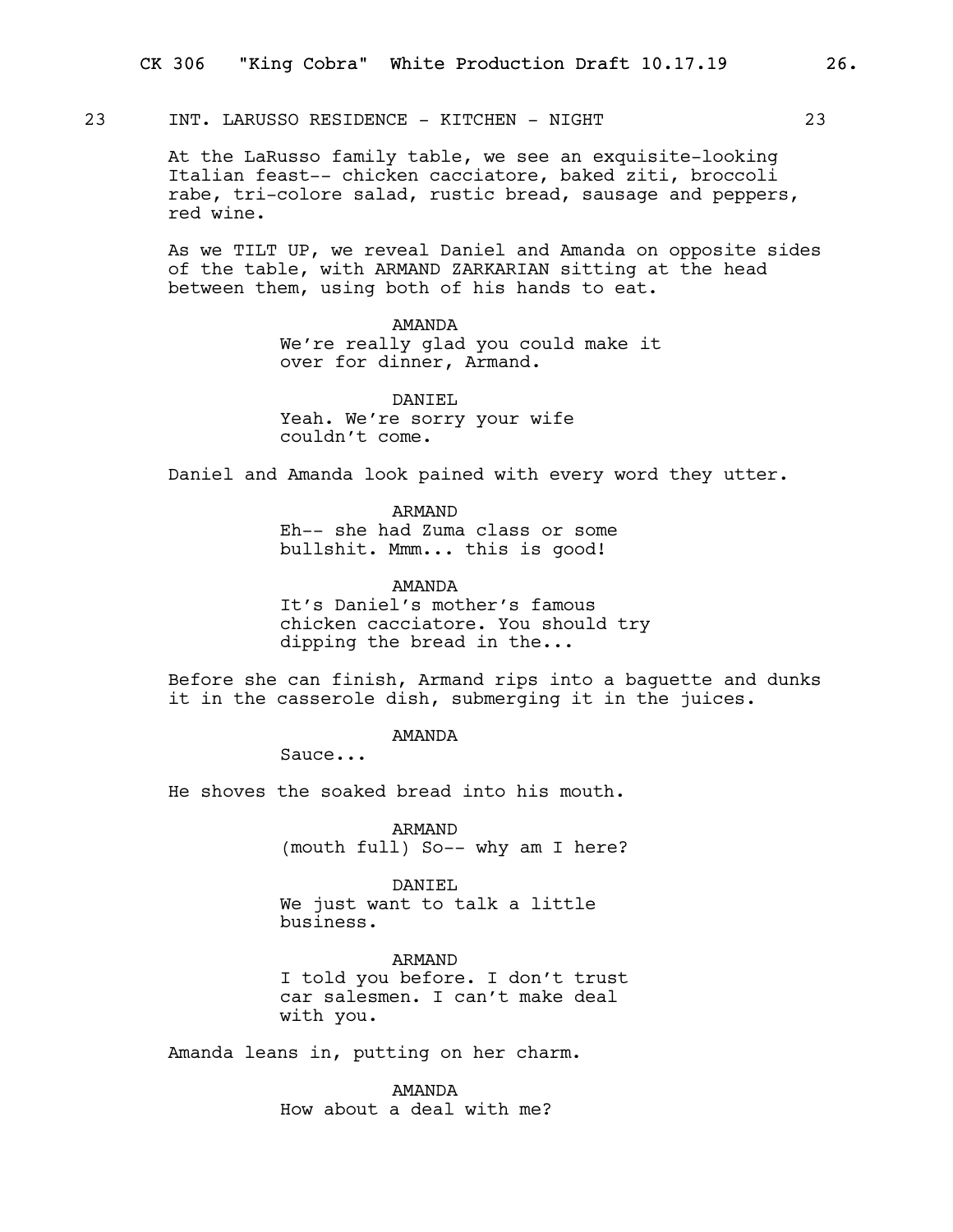ARMAND (intrigued) Ah, you have some sort of a... proposal for me?

Armand winks.

AMANDA The business kind. Not the indecent kind.

ARMAND (disappointed) Eh, fine.

AMANDA I want you to evict a tenant at your Reseda strip mall.

## ARMAND

This is about snake karate? Why would I evict? Excellent tenant. Much better than last one.

AMANDA

He's a danger to the community. He's unstable. Unpredictable.

ARMAND So what? His rent is predictable. Always pays on time.

AMANDA And how much is that rent exactly?

ARMAND Ohh, I can't say this. Would not be ethical.

AMANDA We'll double it.

DANIEL (shocked) Amanda...

AMANDA (to Daniel) Nuclear. Option.

ARMAND

I want triple.

### AMANDA

All we want is Kreese out. That means you can rent the space to another tenant.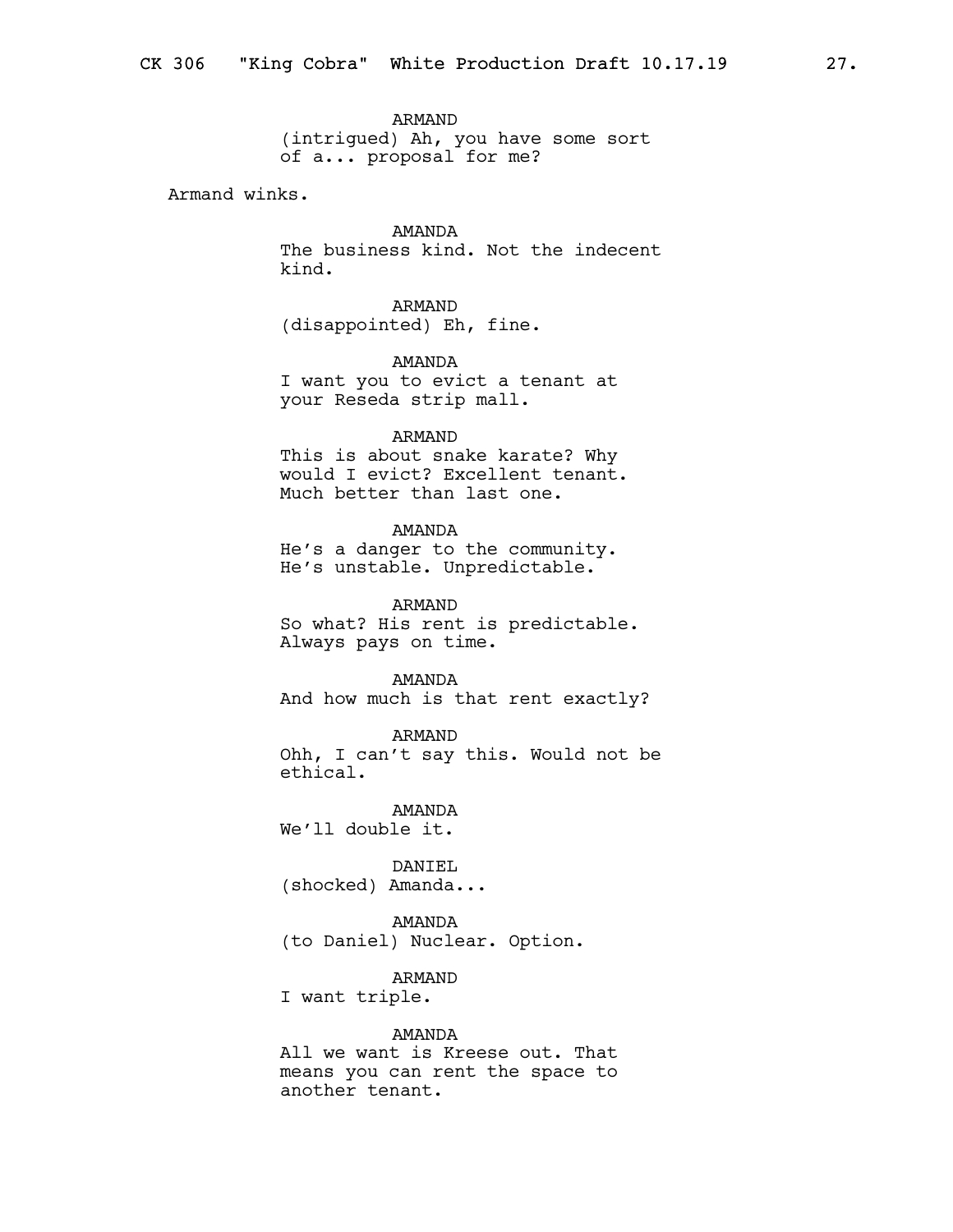ARMAND Ah, the double dip? (smiles) I like the double dip.

As he says this, he dips the bread he's been chewing back into the cacciatore juices and takes a bite.

## ARMAND

Deal.

He reaches out a greasy hand. Amanda sucks it up and shakes.

DANIEL We want him out by tomorrow.

## ARMAND

Not a problem.

Daniel and Amanda look at each other -- they did it!

# ARMAND

It's a pleasure doing business with you. (pointed) With one of you.

Amanda takes a sip of wine, tasting victory.

### 24 EXT. VALLEY - STOCK SHOT - SUNRISE 24

It's a beautiful new day in the valley.

25 INT. COBRA KAI DOJO - OFFICE - MORNING 25

In street clothes, Kreese walks in and turns on the lights. He puts down his workout bag and opens a box of cigars. He picks one up, then notices a picture frame on the table. He puts the cigar down and picks up the frame.

CLOSE ON: a black and white PHOTO of YOUNG KREESE, PONYTAIL, AND TWIG, in fatigues, arms around each other. Kreese looks at it with wistfulness and pain as we DISSOLVE TO:

26 EXT. JUNGLE - FLASHBACK - DAY 26

We're with Young Kreese and Twig. Turner is at a vantage point nearby (along with two other soldiers) staking out an NVA hut.

> YOUNG KREESE (INTO WALKIE) I have eyes on the target.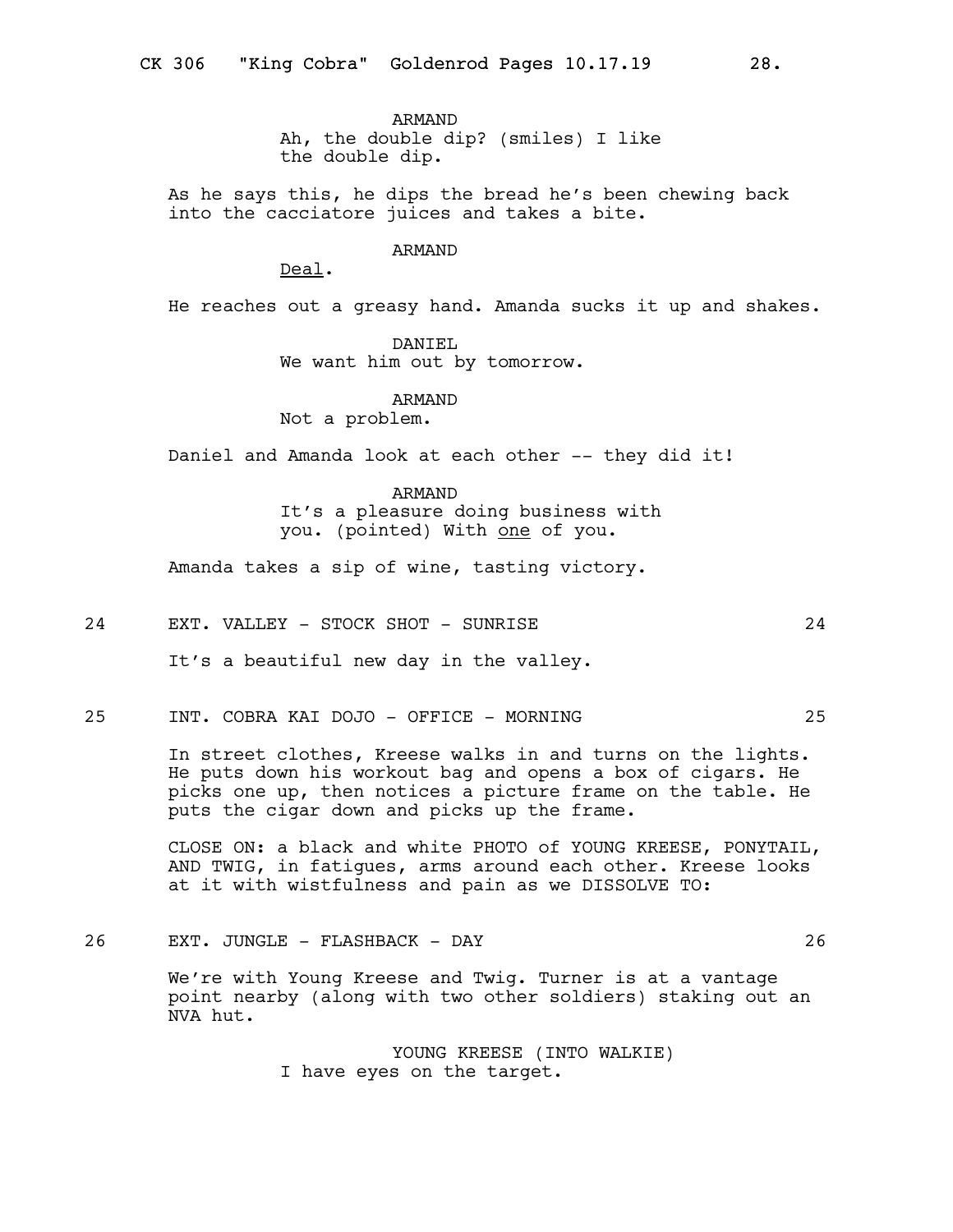The NVA leader (PHAM MINH THAO) enters the hut. Just outside it, Ponytail is planting C4. Young Kreese watches, holding the detonator.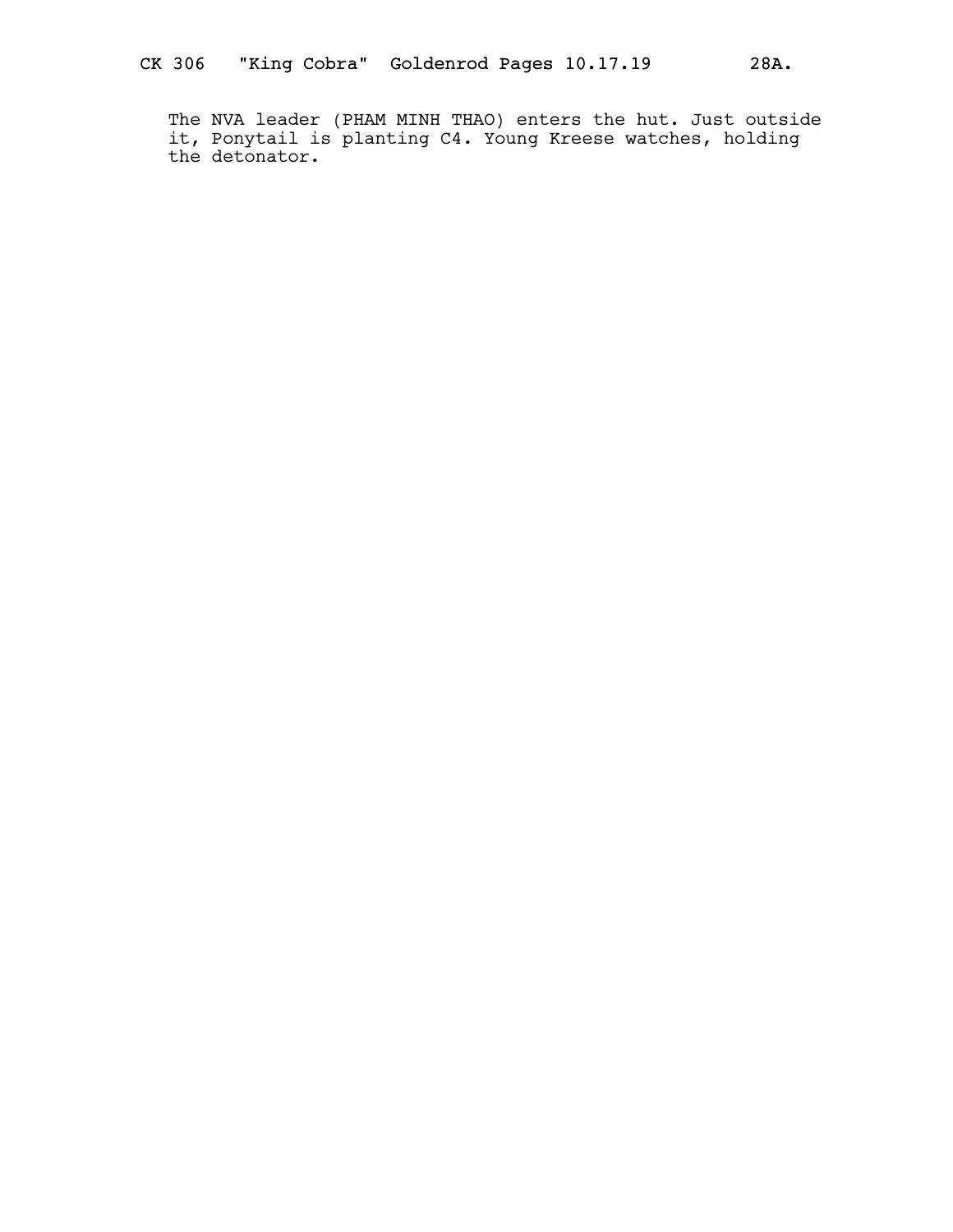CAPTAIN TURNER (ON WALKIE) What's the status on air support?

Twig wears a large comms pack. He's turning dials, but nothing is coming through.

TWIG (INTO WALKIE)

No response.

CAPTAIN TURNER (ON WALKIE) Goddammit, if this goes south and they don't know where we are--

TWIG (re: dials) Come on, come on...

BY THE HUT, Ponytail finishes planting the C4. He signals to Turner, at the vantage point.

> CAPTAIN TURNER (ON WALKIE) We're live. Kreese, when he clears, light them up.

Suddenly, a LOUD RADIO CRACKLE from Twig's comms. Their position has been revealed. NVA GUARDS SHOUT. They're fucked.

> **TWIG** Oh shit, oh shit!

CAPTAIN TURNER (ON WALKIE) Blow it! Now!

YOUNG KREESE (INTO WALKIE) I can't...

CAPTAIN TURNER (ON WALKIE) What are you doing?! Take them out so we can get the hell out of here!

YOUNG KREESE (INTO WALKIE) He's still in there--

CAPTAIN TURNER (ON WALKIE) He's dead! Blow it!

Kreese hesitates. He watches Ponytail running towards them... and he gets hit in the back of his head with the butt of a rifle. NVA GUARDS stream out of the hut.

YOUNG KREESE

No...

Kreese looks toward Turner. It's too late. Kreese and Twig are surrounded. The NVAs dump Turner next to them.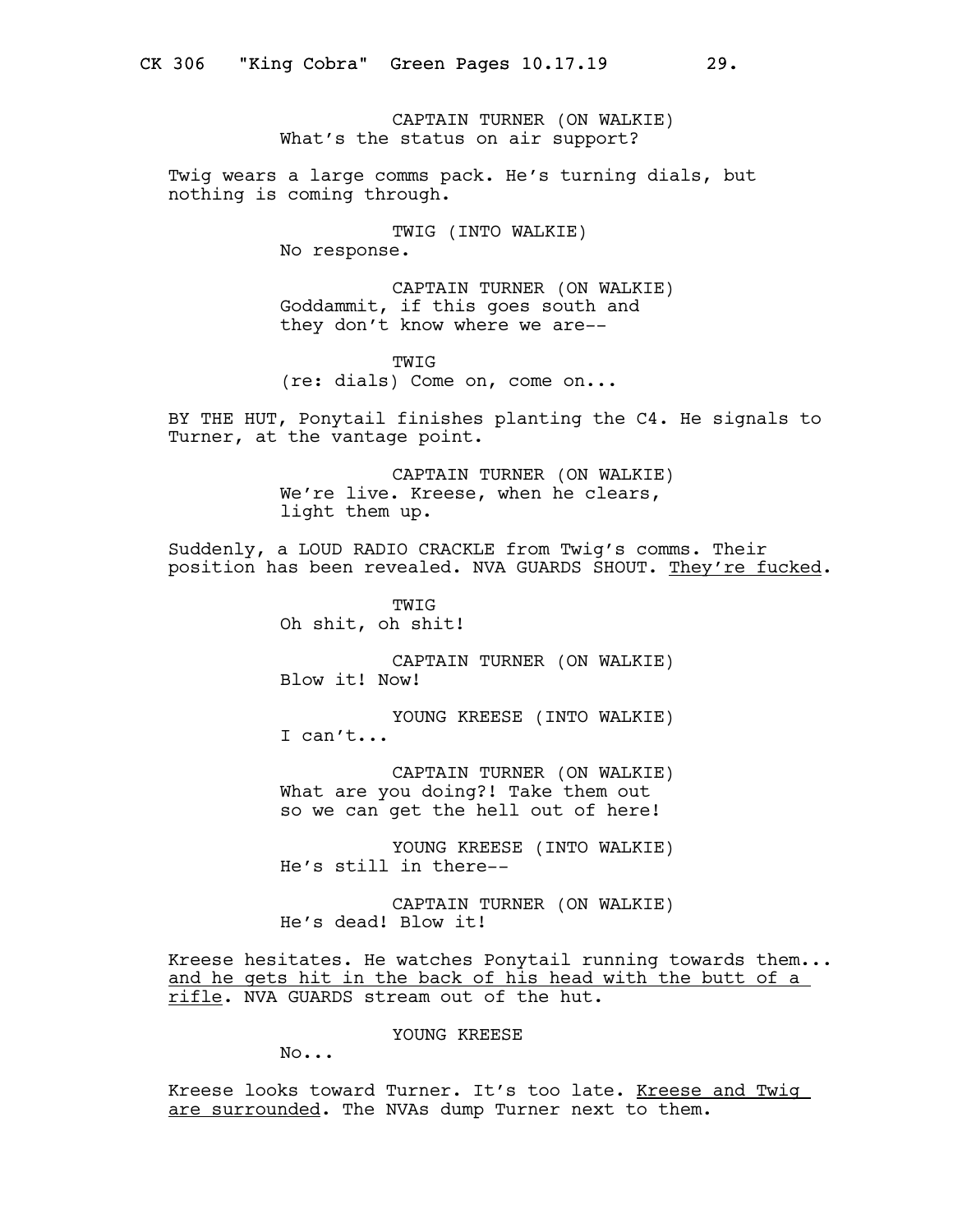CAPTAIN TURNER You son of a bitch, Kreese. We had them. You killed us.

YOUNG KREESE I didn't... I couldn't--

Pham Minh Thao arrives, pushing Ponytail onto his knees in front of them. Ponytail looks to Kreese--

PONYTAIL

Johnny...

Pham Minh Thao pulls out a pistol. We stay on Kreese's face as the GUNSHOT rings out over the jungle. Ponytail is dead.

> TWIG Oh God. It's my fault! He's dead because of me! Oh God--

The NVA quards shout, unnerved by Twig's panic.

CAPTAIN TURNER Shut your goddamn mouth, Silver!

Twig is YOUNG TERRY SILVER. A guard pushes Kreese face-down into the dirt next to Turner.

> CAPTAIN TURNER I told you not to hesitate! Now look what you've done! Look!

The reality of it hits Kreese all at once -- the death of his friend, the horror of their situation, the fault on his shoulders. He'll never be the same.

27 INT. COBRA KAI DOJO - OFFICE - MORNING 27

Captain Turner's "Look!" echoes as Kreese continues looking at the picture of him, Ponytail, and Young Terry Silver. He hardens, upset. Just then--

He hears THE DOOR CHIME. He puts the photo down and exits.

28 INT. COBRA KAI DOJO - CONTINUOUS 28

Kreese enters the main dojo to find Armand by the entrance, holding papers.

> KREESE What do you want?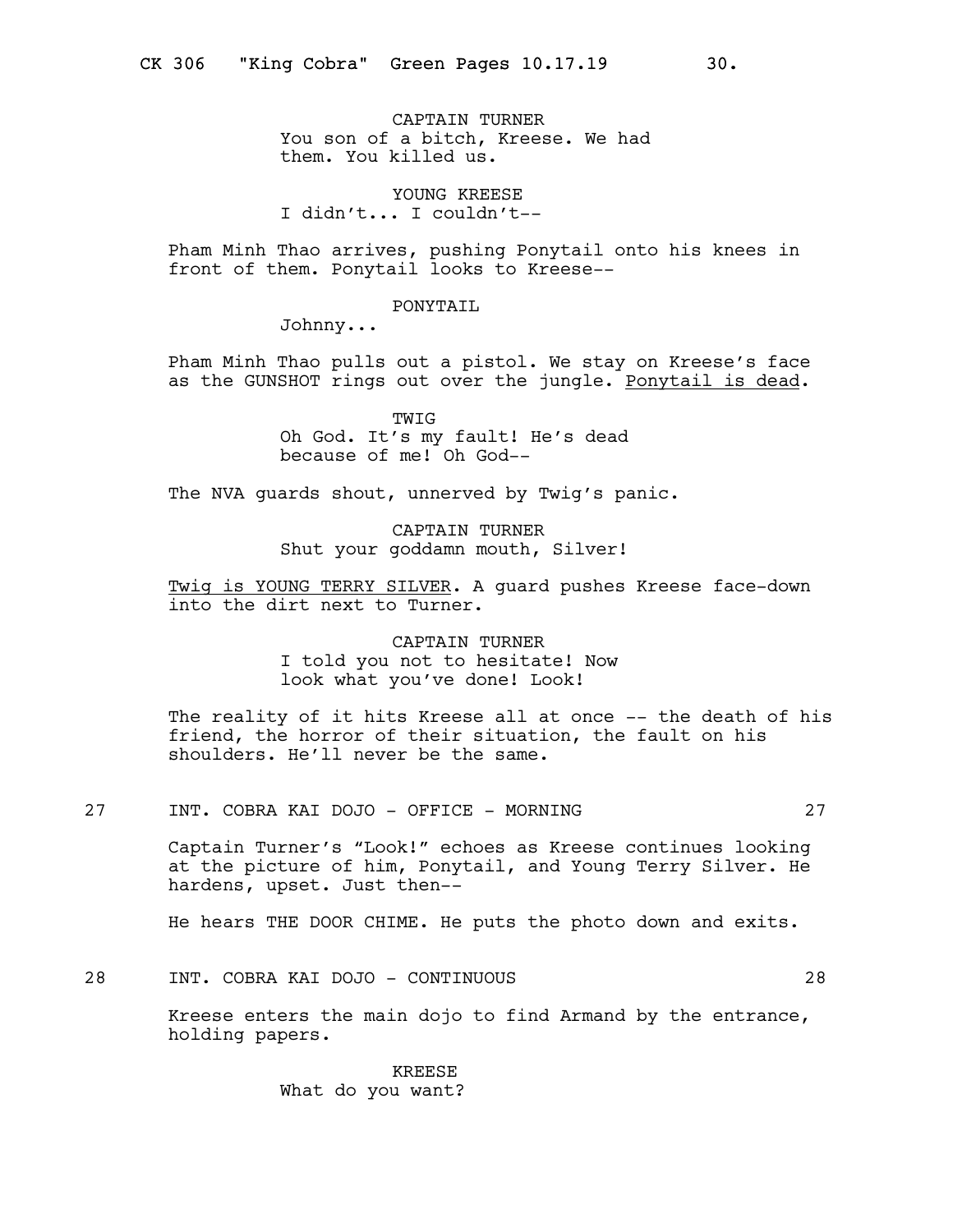ARMAND Look, my friend, you pay on time- but I have higher offer on this space. So unfortunately-- you can't rent here anymore.

KREESE What about our contract?

ARMAND

All my contracts have escape clause. I have eviction papers here. You need to leave today.

KREESE (folds arms) That's not happening.

ARMAND (calling outside) Grigor! Erik!

Two HUGE THUGS (GRIGOR and ERIK) enter the dojo, walking past Armand and stepping onto the mat.

> ARMAND My nephews will help you leave.

Grigor and Erik both put on BRASS KNUCKLES, staring down Kreese.

> ARMAND Whether you like it or not.

Kreese shakes his head, upset.

KREESE I just cleaned blood off that mat. Oh well.

Kreese makes a fist and cracks his knuckles.

## 29 INT. JOHNNY'S APARTMENT - MORNING 29

Miguel is back in the harness. He's quiet and distracted. Johnny eases the rope, but Miguel collapses.

> JOHNNY Come on, focus. This is worse than yesterday.

Johnny pulls the rope, then slacks it, but Miguel buckles.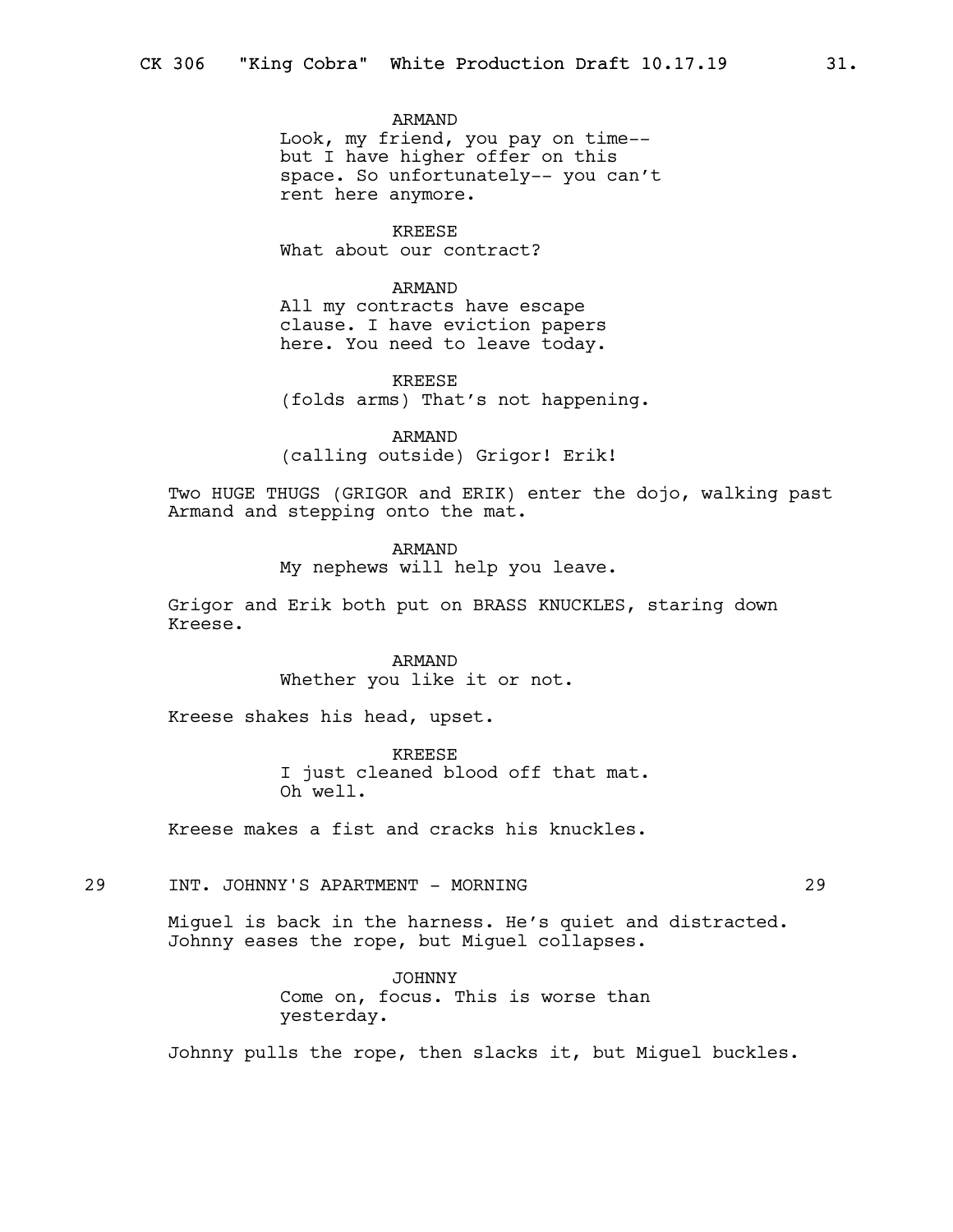JOHNNY You're not even trying. What's the problem? You saw your ex. Big deal.

MIGUEL Big deal? Dude, look at you! We spent all day doing bullshit for your ex, trying to make you look like someone you aren't. At least when I talked to my ex, I told her how things really were.

Johnny pulls the rope back and holds it tight. Miguel won't even look at him.

> JOHNNY You done with your little temper tantrum? Or are you giving up?

MIGUEL (sotto) You are.

JOHNNY What'd you say?

MIGUEL You're the one giving up.

JOHNNY I don't know what you--

#### MIGUEL

QUIET!

Johnny shuts up, taken aback.

MIGUEL

You let Kreese take your dojo! You let Tory and Hawk and everyone else think you're weak!

Johnny steps over to Miguel, angrily--

#### JOHNNY

Because it was a mistake to begin with. I should've never brought back Cobra Kai. Look what happened!

MIGUEL What happened is you helped a lot of people. But then you walked away from karate like a pussy!

This hits Johnny hard.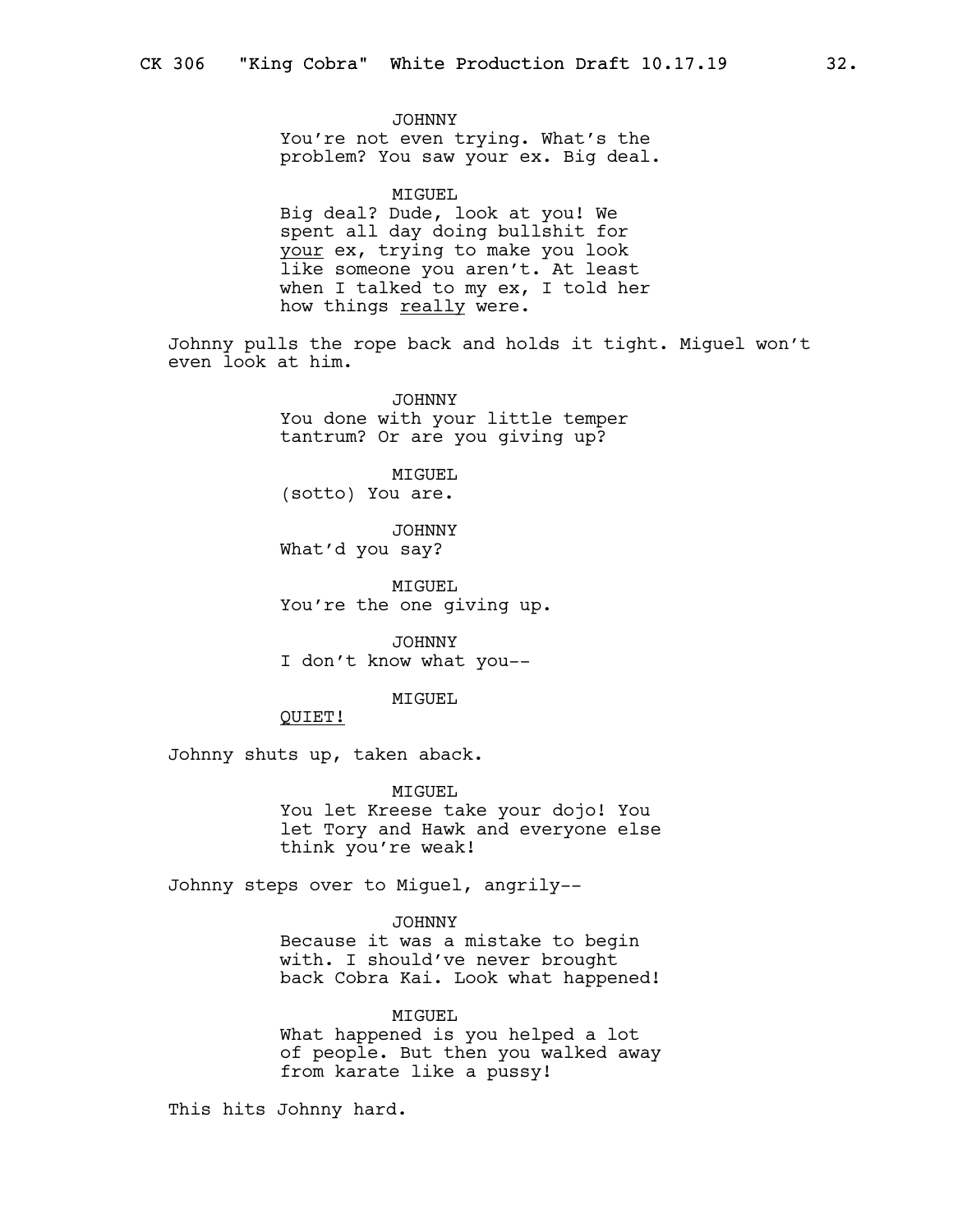MIGUEL You're a sensei. That's who you are. And if you can't see that, then you're blind--

JOHNNY (realizing) Miguel...!

Miquel stops and looks at Johnny. He's not holding the rope. Miguel is standing on his own for the first time.

> MIGUEL Am I doing it?!

JOHNNY You're doing it! You're doing it!

MIGUEL

Holy shit!

Johnny puts his arm around Miguel. Miguel does the same, tears forming in his eyes.

> MIGUEL Thank you so much!

JOHNNY No-- thank you.

They hug it out-- both so grateful to have one another.

30 INT. JOHNNY'S APARTMENT - LATER 30

CLOSE ON Johnny's laptop. We see his new Facebook profile taking shape. It's all trendy staged photos from the day.

Johnny sits and studies it. In a mirror of the first scene, we hear him reading his message in V.O.

> JOHNNY (V.O.) "Ali. You're right - it's crazy how things change. For a long time, I didn't have much direction in my life. But then things got better."

He hates his new profile. Miguel's right. This isn't him at all. He starts deleting all of it.

> JOHNNY (V.O.) "I met a kid who needed some help. So I got back into karate and became a sensei."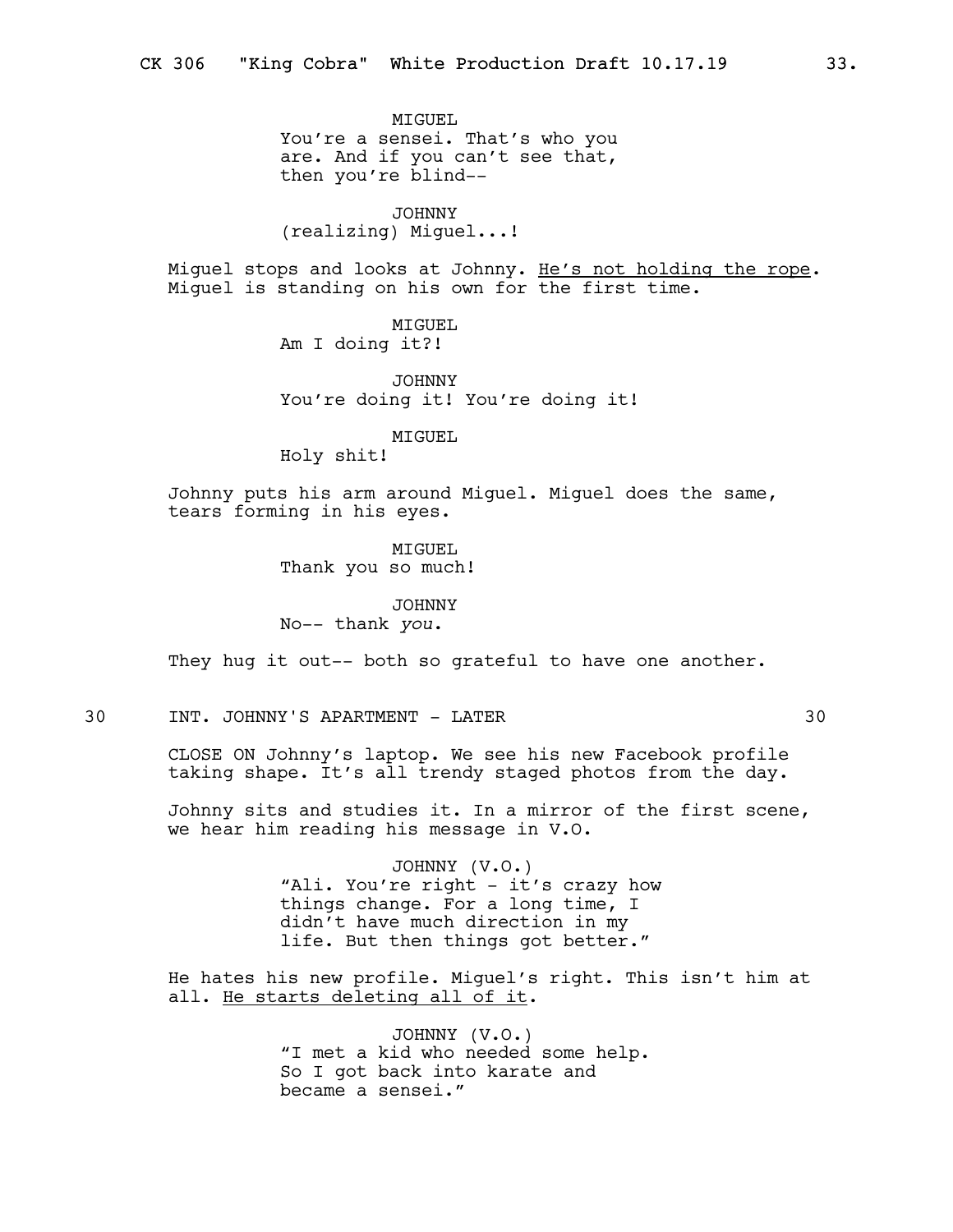On the desktop, Johnny clicks on a VIDEO. It's Miguel, still in the harness, taking a few steps.

> JOHNNY (V.O.) "There were ups and downs. I even gave up for a while. But I can't give up any more."

Next to the video file, we see PHOTOS of Johnny and his students from the tournament... from the cement yard... from the junkyard. Photos with Miguel. Photos of who he really is.

> JOHNNY (V.O.) "I have a long way to go to be a better man, a better father, a better teacher. But I can make a difference in these kids' lives. It's a tough world out there, and I can help them be ready for it."

Johnny UPLOADS THE VIDEO AND PHOTOS. This is his new profile.

JOHNNY (V.O.) "That's what I've been up to. That's who I am. I'm a sensei."

Johnny looks over the message. Then he thinks twice.

JOHNNY Nah. Too long.

He deletes the entire message and types: "Not much, u?" Much cooler. He hits send and leans back, satisfied.

31 INT. LARUSSO VAN NUYS - DAY 31

There's a buzz around the dealership - customers are checking out cars and signing papers. LOUIE and ANOUSH help out a FEMALE CUSTOMER in front of the ENTERPRISE KIOSK.

> LOUIE Thank you again for your business, Mrs. Carroll. While your car's being serviced, we're gonna hook you up with an Enterprise rental from the Exotic Car Collection. Very classy. My man Anoush will help you pick out something special. (faux whispers) He's new here, so forgive him if he's not quite as polished as me.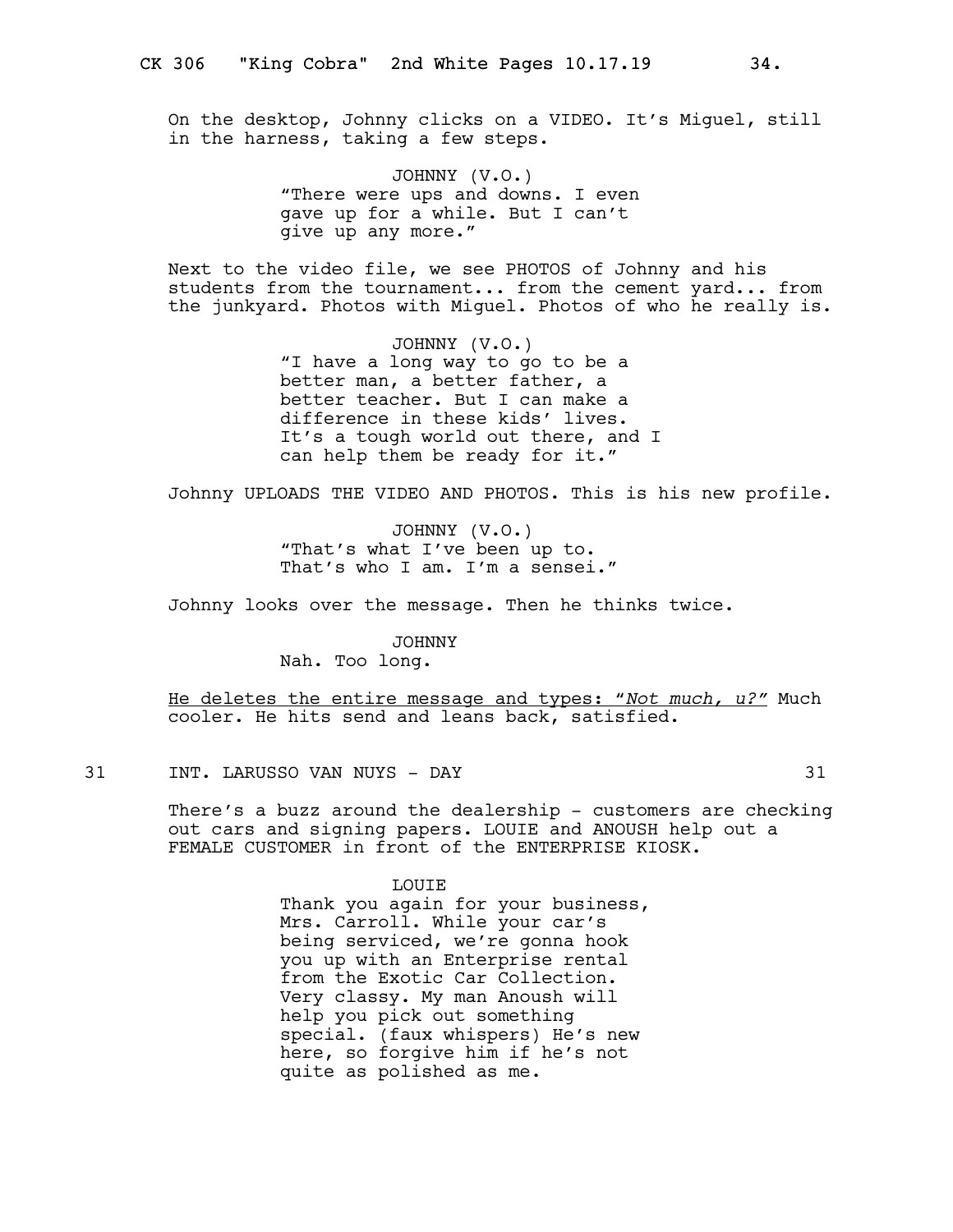ANOUSH (annoyed) I trained you. You were the garbage man for the break room.

LOUIE (rolls eyes, to customer) See what I mean?

Anoush directs the customer over to an ENTERPRISE REP holding a launchpad tablet.

FROM THE UPSTAIRS BALCONY: Daniel and Amanda look down at the dealership from the customer lounge.

> DANIEL Looks like our ducks are finally in  $\star$ <br>a row, Dealership is back on its a row. Dealership is back on its<br>
> feet. Kreese is out of our lives. feet, Kreese is out of our lives.<br>How should we celebrate? How should we celebrate?

> AMANDA I'm thinking maybe I'll get a  $*$ banner-- (gesturing) "I told you so."

DANIEL Uh-huh. Go ahead, get it all out of your system.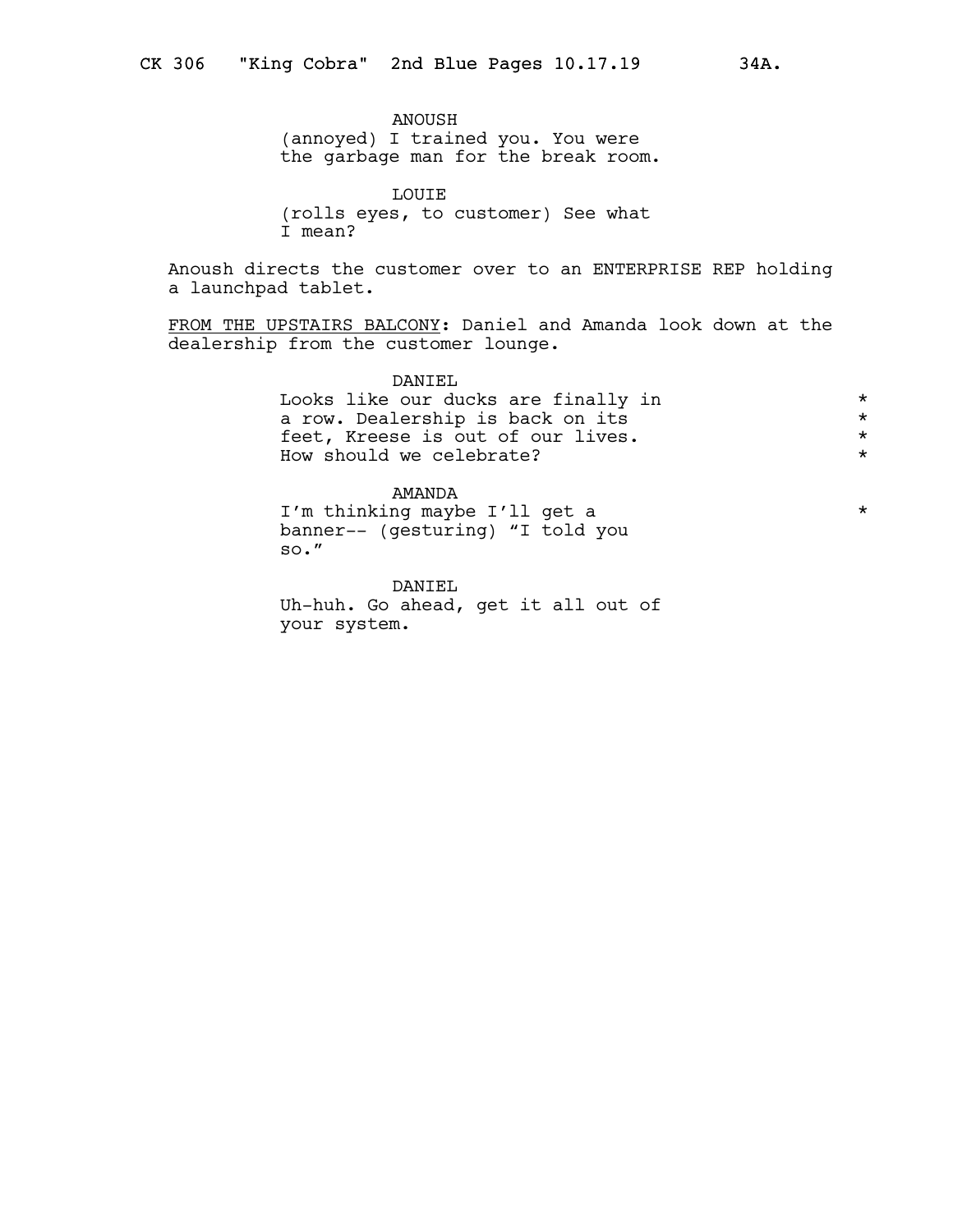AMANDA

You know, if I had been around in '84, I don't think you'd have any stories to tell. I mean, I beat Cobra Kai in what... one afternoon?

DANIEL

Alright, alright... I did save the dealership though. Don't I get a little credit?

AMANDA

More than a little.

She gives Daniel a kiss.

DANIEL I still can't believe you actually hit Kreese? How'd that feel?

AMANDA Pretty darn good.

DANIEL I'm so jealous.

They share a laugh. Just then, his PHONE rings. It says ARMAND ZARKARIAN.

DANIEL

Here it is.

AMANDA (excited) Put it on speaker.

Daniel does.

DANIEL

Hey Armand!

ARMAND (ON PHONE) (panicked) LaRusso-- the deal is off!

Daniel and Amanda look at each other, confused.

AMANDA What? We had an agreement!

COMMOTION on the other side of the phone.

INTERCUT WITH: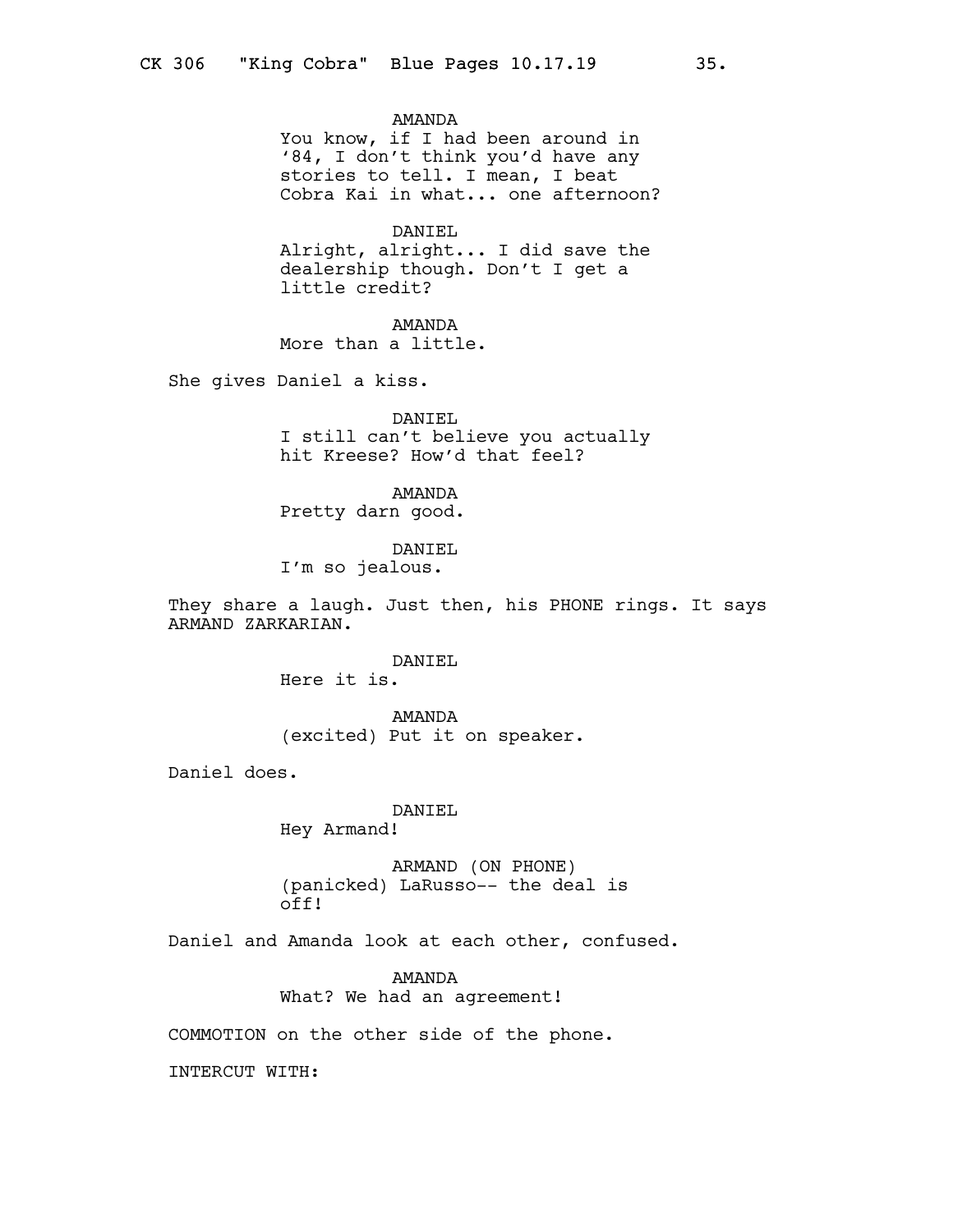32 INT. COBRA KAI DOJO - OFFICE - SAME TIME

Armand, hair frazzled and shirt tousled, sits on a folding chair.

## ARMAND I can't get out of contract...

Just then, Kreese GRABS THE PHONE from Armand.

KREESE Hello, Danny boy.

Daniel and Amanda hear his voice and are freaked out.

(MORE) KREESE Nice try-- but you can't end a war with diplomacy.